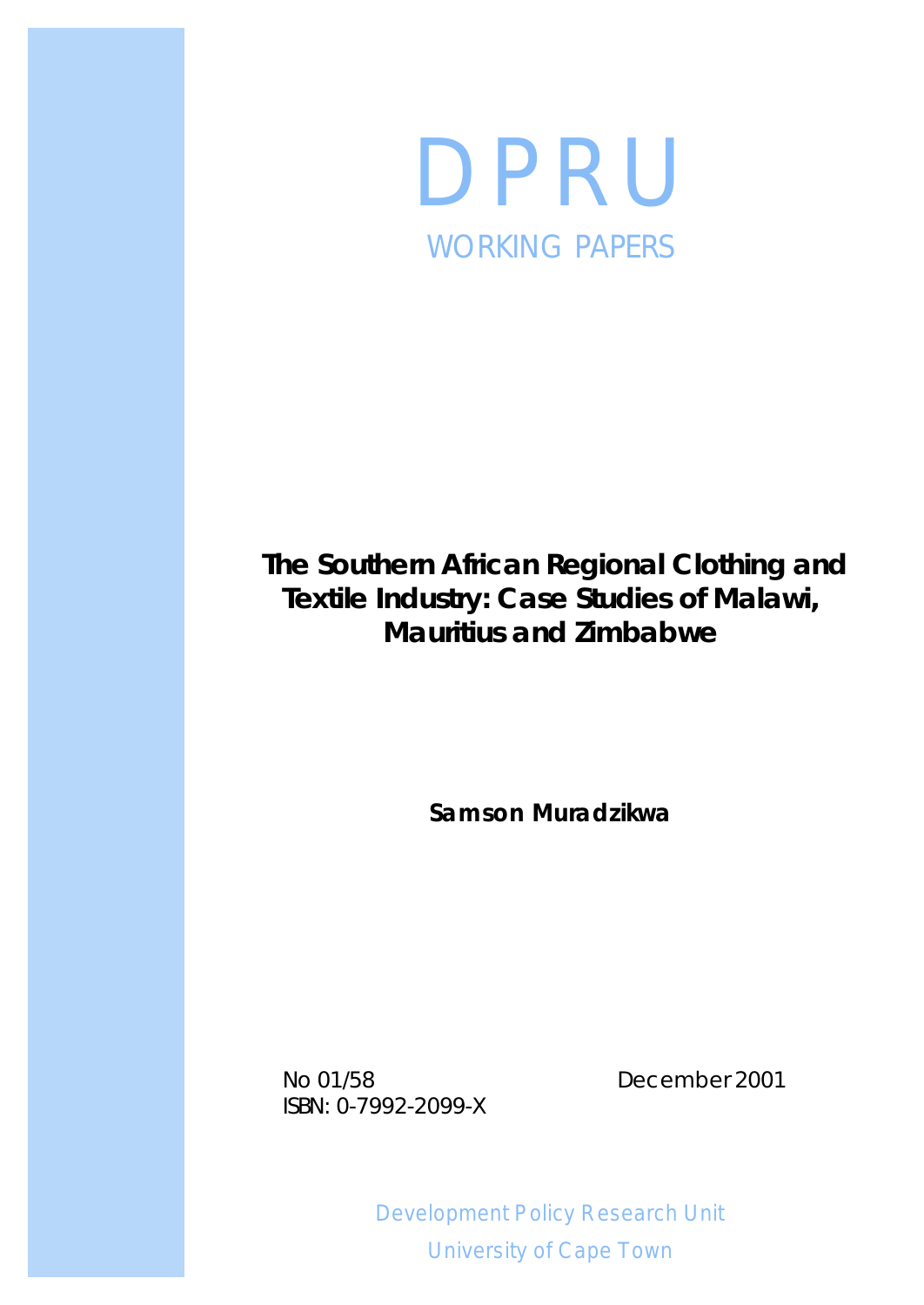## **1. Introduction**

If there is an industry in the Southern African region that exhibits huge potential for future growth, and that is characterised by significant forward and backward linkages, it is the textile and clothing sector<sup>1</sup>. All the activities and processes that constitute the 'textile chain' are present in the Southern African region: Cotton farming in Malawi, Tanzania, Zambia and Zimbabwe; Lint production and yarn spinning in Botswana, Malawi, Mauritius, South Africa, Tanzania, Zambia and Zimbabwe; Weaving and knitting in virtually all Southern African Development Community (SADC) countries; Garment manufacture in Botswana, Lesotho, Malawi, Mauritius, South Africa, Swaziland, Tanzania, Zambia and Zimbabwe $^2$ .

The past decade has been one of mixed fortunes for the regional textile and clothing industry with some countries experiencing positive growth in the sector, while others have witnessed a decline in the sector. Inter-firm/inter-industry relationships across national boundaries but within regional borders are a strong feature of the regional industry, and this has facilitated the rise in cross-border textile and clothing trade, investment, and, sadly indeed for some member states, deindustrialisation. New challenges have arisen that are being brought about by socio-economic and political forces that have triggered various firm-level (and industry-level) reactions. This working paper seeks to examine one of these challenges: *trade integration*.

In the global context, the various trade agreements such as the Lome Convention, the Benin/Cotonou Agreement, the Multi-fibre Agreement on Textiles (MFA), and more recently the Trade and Development Act<sup>3</sup> that have governed trade between ACP countries and the West, have, in most respects, assisted in the growth of the development of the industry in Southern Africa, particularly in terms of market access. These trading arrangements have also led to various forms of firm level restructuring, relocation, mergers, acquisitions and indeed, shutdowns.

In the regional context, the SADC Trade and Investment Protocol - that is intended to further liberalise intra-regional trade in Southern Africa - has set in motion a wave of new opportunities and threats for clothing and textile firms in the region. Effectively, the global and regional trends and patterns alter the structure of the industry in the region, and together with its institutional framework affect the intra- and inter-industry relationships, supply networks, and linkages across borders.

This paper seeks to establish the consequences of a changing trade and investment environment for the clothing and textile industry in Southern Africa. The study covers Malawi, Mauritius and Zimbabwe - the three largest producers of textiles and garments outside South Africa. The paper specifically analyses the linkages between clothing and textile firms and examines firm level responses in light of increased efforts towards regionalism, and the spread of globalisation. Furthermore, an evaluation of the SADC institutional framework is vital with respect to understanding what this framework is 'saying' to the clothing and textile industry in Southern Africa, and what the prospects for the regional textiles and garment industries are.

*<sup>1</sup> Excluding the leather and footwear industry.*

*<sup>2</sup> These are the major producers in the region and by no means implies that no garment manufacturing or yarn spinning takes place in other SADC countries. However these operations are considered to be too few and far between.*

*<sup>3</sup> This Act has two parts: the Africa Growth and Opportunity Act (AGOA), and the Caribbean Basin Trade Act (CBTA).*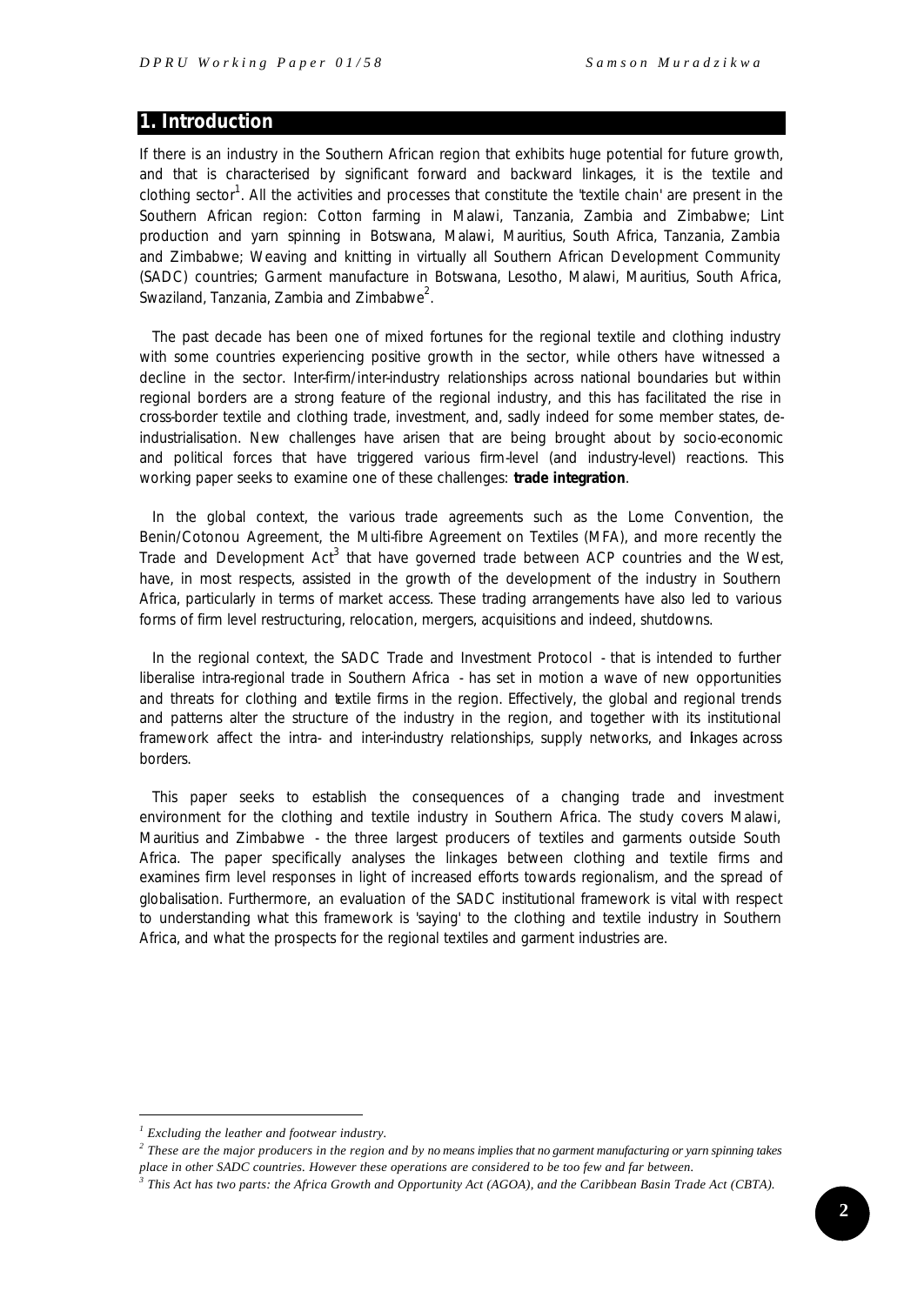# **2. An Overview of the Regional Clothing and Textile Industry**

The clothing and textile industry in Southern Africa is a huge industry that directly employs up to 260 000 workers<sup>4</sup> and contributes 6% towards the region's national output. The industry is dominated by South Africa which accounts for 52% of all the formally employed employees in the regional industry, followed by Mauritius, Zimbabwe and Malawi who account for 28%, 7% and 4% of total formal sector clothing and textile employment respectively (Sibanda, 1999).

Between the three countries under scrutiny, there are up to 531 firms operating in the clothing and textile industry with a strong bias towards garment manufacturing firms - 81% of the total number of firms (Table 2.1).

| Table 2.1: Number of Firms: Malawi, Mauritius and Zimbabwe, 2000 |        |                  |                 |       |  |  |  |
|------------------------------------------------------------------|--------|------------------|-----------------|-------|--|--|--|
| No. of Firms in:                                                 | Malawi | <b>Mauritius</b> | <b>Zimbabwe</b> | Total |  |  |  |
| <b>Clothing Sector</b>                                           |        | 293              | 128             | 432   |  |  |  |
| <b>Textile Sector</b>                                            | 19     | 41               | 39              | 99    |  |  |  |
| Total                                                            | 30     | 334              | 167             | 531   |  |  |  |

*Source*: DuMhango, 2000, Jhamna, 2000, Muradzikwa, 2000.

The number of firms in Mauritius and Zimbabwe have declined over the past five years. In Mauritius, high comparative labour costs have encouraged relocation of some of the larger firms to destinations such as Madagascar and Botswana<sup>5</sup>. In Zimbabwe, the industry has suffered from the adverse effects of trade liberalisation, and the generally deteriorating economic and political circumstances in the country. An interesting point is one concerning the distribution between SMME's and large enterprises which generally appears to be quite evenly balanced (Table 2.2)

| <u><b>The Milais And Indian Matrix And Andries And Milais And Milano</b> Milano</u> |               |                  |                 |       |  |  |
|-------------------------------------------------------------------------------------|---------------|------------------|-----------------|-------|--|--|
|                                                                                     | <b>Malawi</b> | <b>Mauritius</b> | <b>Zimbabwe</b> | Total |  |  |
| <b>SMME's</b>                                                                       |               |                  |                 |       |  |  |
| Clothing:                                                                           | q             | 136              | 76              | 221   |  |  |
| Textiles:                                                                           | 13            | 29               | 10              | 52    |  |  |
| <b>Large Enterprises</b>                                                            |               |                  |                 |       |  |  |
| Clothing:                                                                           | າ             | 157              | 52              | 211   |  |  |
| Textiles:                                                                           | 6             | 12               | 29              | 47    |  |  |
| Total                                                                               | 30            | 334              | 167             | 531   |  |  |

Table 2.2: Distribution of Firms between SMME's<sup>6</sup> and Large Enterprises<sup>7</sup>

*Source*: Du Mhango (2000), Gibbon (2000), Jhamna (2000), Muradzikwa (2000).

Mauritius is clearly the larger of the three countries where production of textiles and clothing is concerned, accounting for 74% of the large enterprises and 62% of the SMME's in the clothing sector. However, in the textile sector Mauritius is less dominant accounting for 56% of SMME's, and 25% of large enterprises. Zimbabwe dominates in terms of large textile (spinning) firms (62%). Interestingly, the distribution between total SMME's (51%) and large firms (49%) is quite even across the three SADC countries.

With respect to employment figures (Table 2.3), it is evident that this industry is significantly labour-intensive (especially with respect to garment manufacturing) and is therefore regarded as a highly 'sensitive' industry. With such employment potential it is small wonder why this industry is treated as 'sensitive' or 'special'.

*<sup>4</sup> This excludes employees who ply their trade in the informal sector in the form of micro-scale knitting, crocheting and sewing activities. Due to the paucity of data, the exact extent of the informal clothing and textile sector in the region remains unknown.*

*<sup>5</sup> See Jahmna, M " Restructuring of the Mauritian Clothing Industry in the Light of New Trade Agreements" (2000).*

*<sup>6</sup> Measured as being any firm with between 1 and 100 employees.*

*<sup>7</sup> Measured as being any firm with over 100 employees.*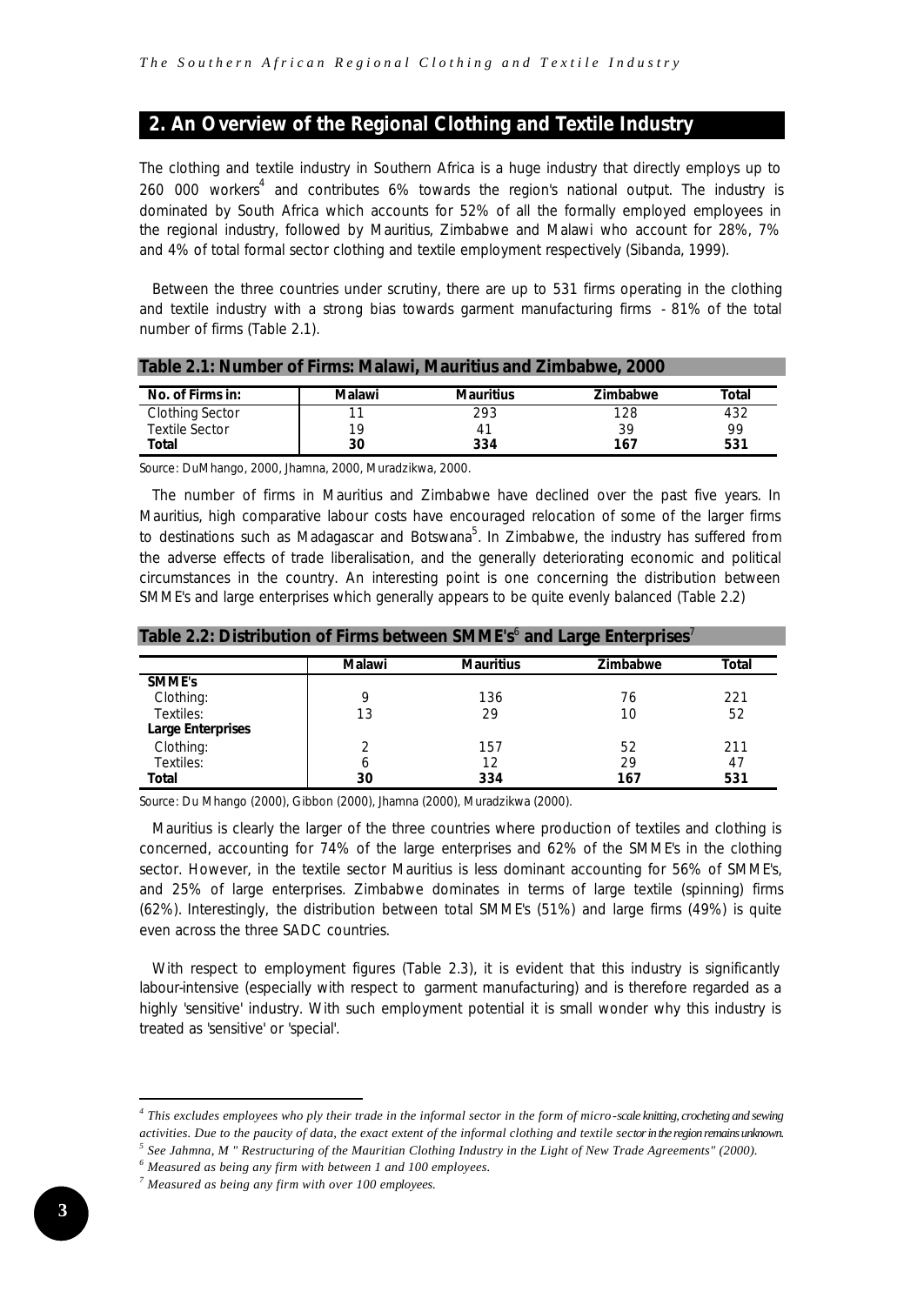| Country         | <b>Employment Numbers (1998)</b> |
|-----------------|----------------------------------|
| Angola          | 300                              |
| <b>Botswana</b> | 2 100                            |
| I esotho        | 9 368                            |
| Malawi          | 10 500                           |
| Mauritius       | 73 573                           |
| Mozambique      | 5 100                            |
| Namibia         | 1 000                            |
| South Africa    | 136824                           |
| Tanzania        | 8 000                            |
| <b>Zambia</b>   | 7800                             |
| Zimbabwe        | 18 200                           |

# **Table 2.3: Clothing and Textile Employment in Southern Africa**

*Source*: CSS, DTI, and Department of Labour Lesotho (1999), Valentine (1998)

In terms of labour costs, which account for a very high proportion of total costs for SADC producers (estimated at about 28%), Zimbabwe has clear advantages over its counterparts in the SADC region in the textiles sub-sector, and indeed over other non-SADC countries (Table 2.4).

#### **Table 2.4: Hourly costs of unskilled labour in the textile industry, 1997**

| <b>Region/Country</b>     | Unskilled Labour Cost (US\$ per hour) |
|---------------------------|---------------------------------------|
| 1. OECD                   |                                       |
| Germany                   | 25                                    |
| U.K                       | 13                                    |
| <b>USA</b>                | 14                                    |
| <b>2. NON-OECD EUROPE</b> |                                       |
| Hungary                   | 2.40                                  |
| Turkey                    | 2                                     |
| 3. ASIA                   |                                       |
| China                     | 0.55                                  |
| India                     | 0.65                                  |
| 4. SADC                   |                                       |
| Malawi                    | 0.52                                  |
| <b>Mauritius</b>          | 0.95                                  |
| South Africa              | 2.35                                  |
| Zambia                    | 0.95                                  |
| Zimbabwe                  | 0.50                                  |

*Source*: O'Brien, 1997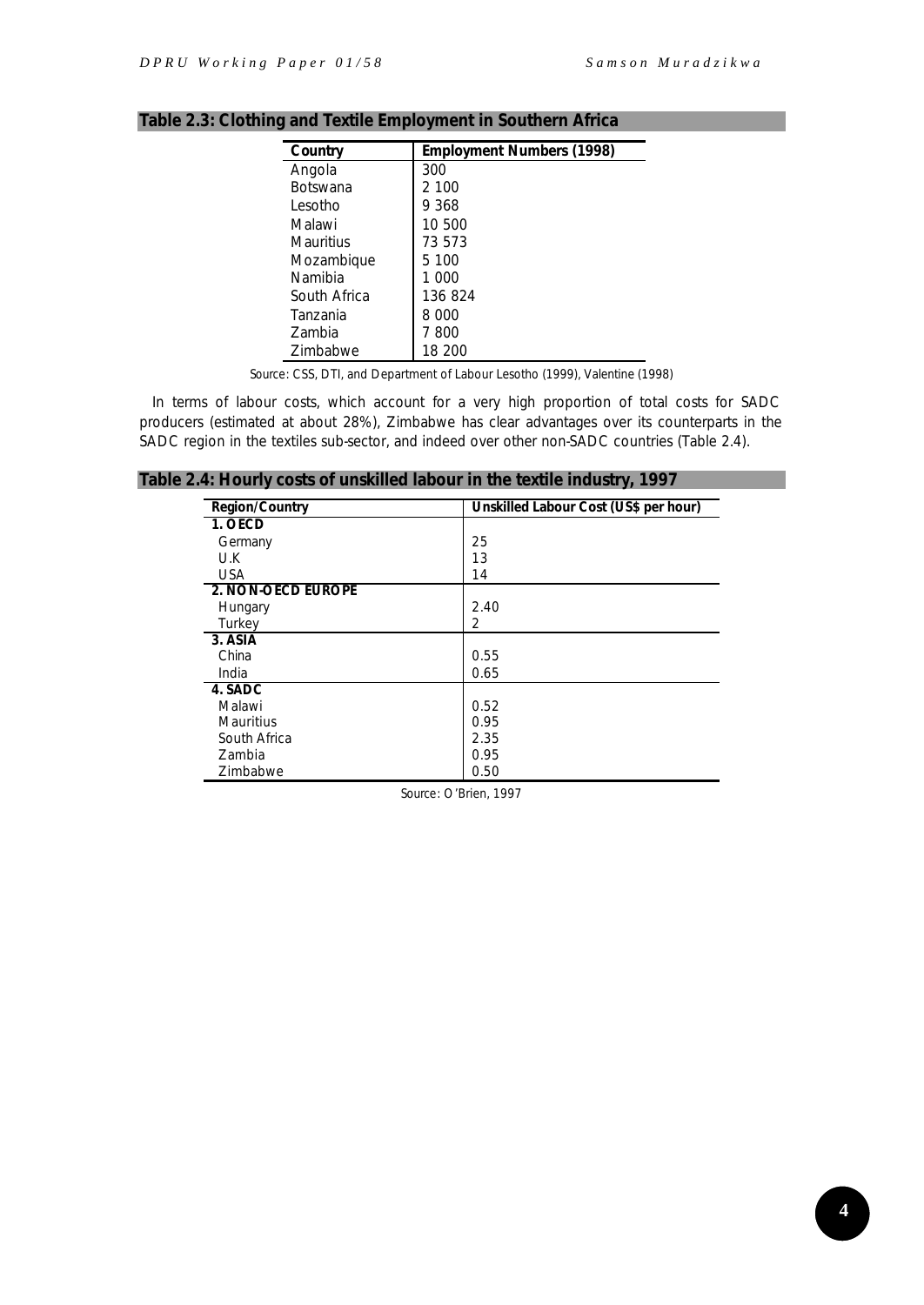# **3. Inter-Industry Linkages Within the Clothing and Textile Chain in the SADC**

In general trade terms, Malawi and Zimbabwe are more import-dependant on SADC than the rest of the SADC countries (Table 3.1). Again, South Africa dominates as a source for SADC imports but for its part, South Africa imports very little from the SADC. Mauritius is relatively less dependant on SADC although it faces relatively lower import duties than Malawi and Zimbabwe (Table 3.1) and (Table 3.2).

| Country          | <b>SADC Imports as</b><br>% of total imports | Imports from<br>South Africa as a<br>% of SADC<br><i>imports</i> | Import duty from<br>SADC as a % of total<br>import duties | Import duty from<br>South Africa as a<br>% of SADC duties |
|------------------|----------------------------------------------|------------------------------------------------------------------|-----------------------------------------------------------|-----------------------------------------------------------|
| Malawi           | 47.4                                         | 67.2                                                             | 37.1                                                      | 34.1                                                      |
| <b>Mauritius</b> | 17.2                                         | 92.8                                                             | 16.9                                                      | 16.6                                                      |
| Mozambique       | 39.8                                         | 81.1                                                             | 25.8                                                      | 33.0                                                      |
| South Africa     | 2.5                                          | --                                                               | 0.7                                                       | $\sim$ $\sim$                                             |
| Tanzania         | 7.7                                          | 70.8                                                             | 8.6                                                       | 5.9                                                       |
| Zambia           | 48.0                                         | 74.8                                                             | 48.0                                                      | 39.6                                                      |
| Zimbabwe         | 48.7                                         | 87.0                                                             | 55.5                                                      | 46.9                                                      |

#### **Table 3.1: Trade and Import Duties Within SADC, 2000**

*Source*: Tsikata, 1999, Lewis, 2001

Zimbabwean producers tend to face relatively higher duties than other SADC countries for its exports to South Africa. Could this imply that producers in Zimbabwe are relatively competitive 'in the neighbourhood' to the extent other SADC member states need to impose relatively higher duties so as to protect cheaper produced Zimbabwean goods from competing 'unfairly' with their respective domestic industries?

An important caveat to keep in mind is the fact that trade integration normally tends to benefit countries that already have a substantial amount of trade taking place between them. In spite of the post-apartheid 'boom' effect<sup>8</sup> that increased intra-SADC trade quite significantly, only a small proportion of exports from SADC countries are sold within the bloc: 13 percent, compared to 18 percent initially in MERCOSUR, and 33 percent for the EU at its inception (Lewis, 2001).

| Table 3.2: SADC Trade Data for Malawi, Mauritius and Zimbabwe (US\$ '000) |        |                  |          |                              |                               |  |  |
|---------------------------------------------------------------------------|--------|------------------|----------|------------------------------|-------------------------------|--|--|
| <b>Exporting country</b>                                                  | Malawi | <b>Mauritius</b> | Zimbabwe | <b>Total SADC</b><br>exports | <b>Total world</b><br>exports |  |  |
| Malawi                                                                    |        | 6.520            | 55,440   | 243,240                      | 439,000                       |  |  |
| <b>Mauritius</b>                                                          | 78     |                  | 6.770    | 287.882                      | 1.673.000                     |  |  |
| Zimbabwe                                                                  | 17,750 | 17,100           |          | 1,272,300                    | 2.118.433                     |  |  |
| <b>Importing</b>                                                          |        |                  |          | <b>Total SADC</b>            | <b>Total world</b>            |  |  |
| country                                                                   |        |                  |          | <i>imports</i>               | <i>imports</i>                |  |  |
| Malawi                                                                    |        | 64               | 44,800   | 118,905                      | 603,000                       |  |  |
| <b>Mauritius</b>                                                          | 3.700  |                  | 14.960   | 27,840                       | 2,387,000                     |  |  |
| Zimbabwe                                                                  | 84,700 | 7.270            |          | 897.000                      | 2.834.000                     |  |  |

**Table 3.2: SADC Trade Data for Malawi, Mauritius and Zimbabwe (US\$ '000)**

*Source*: DTI, 2000

l

With respect to clothing and textile trade, there are some strong intra-industry linkages that exist between Malawi, Mauritius and Zimbabwe<sup>9</sup>. For instance, Zimbabwe imports 9% of her total textile imports, that are then used as inputs in the product of garments (apparel), from Malawi and a total of 43% from the whole of SADC (Table 3.3).

*<sup>8</sup> South Africa joined SADC and formal trade linkages that were restricted during apartheid, were increased!*

<sup>&</sup>lt;sup>9</sup> And indeed, with Botswana and South Africa. But an analysis of the industry in these countries is beyond the scope of this *paper.*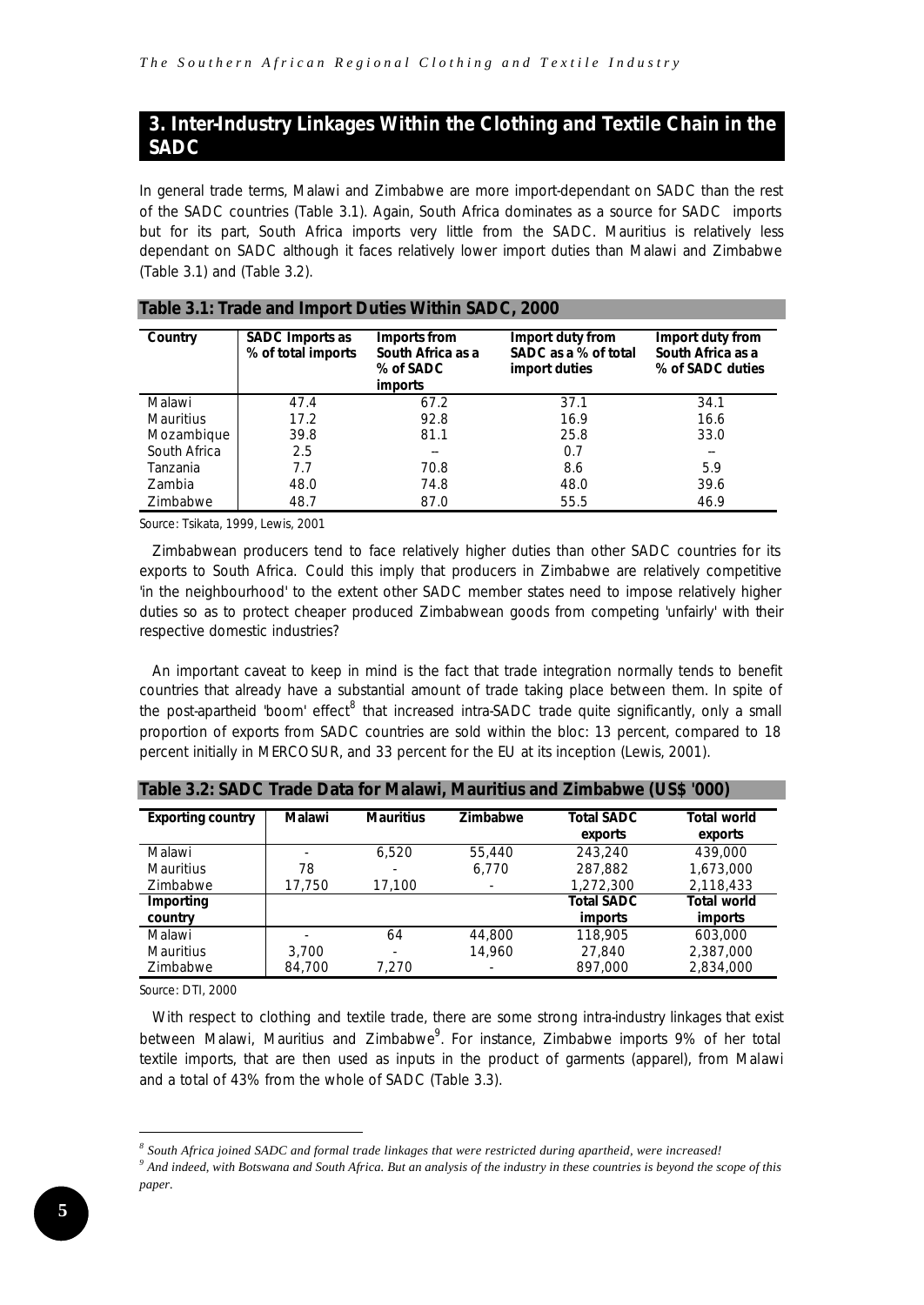| Country          | <b>Textile Imports</b>         | <b>Textile exports</b> |
|------------------|--------------------------------|------------------------|
| Malawi           | 19% (South Africa)             | 90% (South Africa)     |
|                  | 15% (Zimbabwe)                 | 4% (Zimbabwe)          |
|                  | (Mauritius)<br>4%              | 6% (Other)             |
|                  | 67% (East Asia <sup>10</sup> ) |                        |
|                  | (Other)<br>5%                  |                        |
| <b>Mauritius</b> | 1%<br>(SADC)                   | (South Africa)<br>2%   |
|                  | 87% (East Asia)                | (Zimbabwe)<br>1%       |
|                  | 9%<br>(Europe)                 | 45% (Europe)           |
|                  | 3%<br>(Other)                  | 25% (USA)              |
|                  |                                | 5% (Madagascar)        |
|                  |                                | 22% (Other)            |
| Zimbabwe         | 17% (South Africa)             | 14% (Botswana)         |
|                  | 12% (Botswana)                 | 9% (South Africa)      |
|                  | (Mauritius)<br>9%              | (Malawi)<br>5%         |
|                  | 32% (East Asia)                | 37% (Europe)           |
|                  | 14% (Europe)                   | 21% (East Asia)        |
|                  | 16% (Other)                    | 5% (USA)               |
|                  |                                | (Other)<br>9%          |

**Table 3.3: Textile Trade in Malawi, Mauritius and Zimbabwe, 1999**

*Source*: Du Mhango, 2000, Jhamna, 2000, Muradzikwa, 2000

What emerges quite clearly from the Table 3.3 is the high level of integration between individual SADC countries (Malawi, Mauritius and Zimbabwe) on the one hand, and close linkages with East Asia, Europe and the USA on the other. We witness stronger intra-industry textile linkages between the SADC and East Asia and Europe, than within SADC itself. For its part, Mauritius' clothing and textile industry is the least integrated with the rest of the SADC. Mauritius has stronger linkages with Madagascar than with the rest of SADC combined, not only with respect to trade but also with respect to investment by Mauritian firms in low cost clothing operations in Madagascar<sup>11</sup>.

The destination of clothing exports for 1999 further reflects the dependency of the SADC clothing industry on the lucrative markets in Europe and the USA (Table 3.4).

| Country          | <b>Clothing exports</b>                                            | <b>Textile exports</b>                                                                 |
|------------------|--------------------------------------------------------------------|----------------------------------------------------------------------------------------|
| Malawi           | (SADC)<br>80%<br>12%<br>(Taiwan)<br>8%<br>(Other)                  | 96% (SADC)<br>4%<br>(Other)                                                            |
| <b>Mauritius</b> | 1%<br>(SADC)<br>70%<br>(Europe)<br>21%<br>(USA)<br>8%<br>(Other)   | 6%<br>(SADC)<br>45%<br>(Europe)<br>25%<br>(USA)<br>24%<br>(Other)                      |
| Zimbabwe         | 19%<br>(SADC)<br>49%<br>(Europe)<br>(USA)<br>20%<br>12%<br>(Other) | (SADC)<br>31%<br>37%<br>(Europe)<br>21%<br>(East Asia)<br>5%<br>(USA)<br>6%<br>(Other) |

**Table 3.4: Textiles and Clothing Exports From Malawi, Mauritius and Zimbabwe, 1999**

*Source*: Du Mhango, 2000, Jhamna, 2000, Muradzikwa, 2000

Of the clothing exports to the SADC, South Africa is the major market accounting for most of the clothing exports from Malawi (90%) and Zimbabwe (74%) reflecting dependency on South Africa in the context of regional trade.

*<sup>10</sup> Including Singapore, South Korea, Taiwan, Hong Kong, China and India.*

*<sup>11</sup> More of this issue is discussed in later sections of the paper.*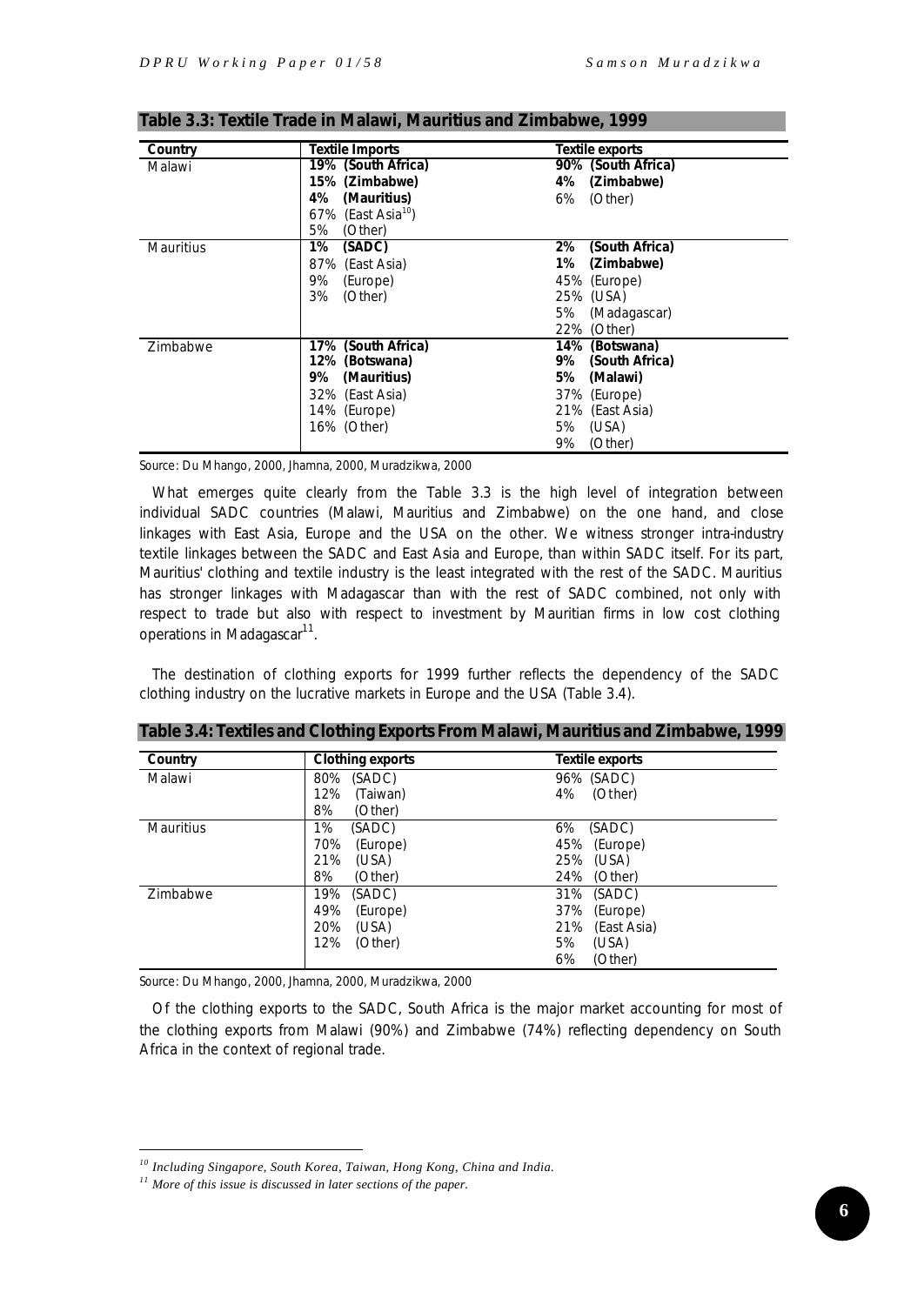From a South African point of view, exports to Zimbabwe account for the largest portion of South African clothing and textile exports to SADC, while Malawi accounts for the highest portion of clothing and textile imports into South Africa from the SADC region (Table 3.5).

| Country                      | Imports from: | <b>Exports to:</b> |
|------------------------------|---------------|--------------------|
| Angola                       | 0             | 3.5                |
| Democratic Republic of Congo | 0             |                    |
| Malawi                       | 345.9         | 36.8               |
| <b>Mauritius</b>             | 9.5           | 74.2               |
| Mozambique                   | 54.2          | 50.4               |
| Seychelles                   | 0             | 3.8                |
| Tanzania                     | 3.5           | 10.5               |
| Zambia                       | 68.5          | 76.8               |
| Zimbabwe                     | 164.7         | 105.2              |
| <b>Total</b>                 | 646.3         | 368.2              |

| Table 3.5: South African Textiles and Clothing Trade with SADC, 1999 (R million) |  |  |  |  |  |  |
|----------------------------------------------------------------------------------|--|--|--|--|--|--|
|----------------------------------------------------------------------------------|--|--|--|--|--|--|

*Source*: Unpublished Data from the South African Textile Federation, 2000

The Southern African clothing and textile industry is also highly dependent on the rest of the world (Europe, USA and Asia) for machinery and technology, and for quality dyes, finishes, etc. Malawi imports her technologies and other accessories from South Africa, USA and Hong Kong. Mauritius imports from Europe, Japan, Singapore and Hong Kong, and Zimbabwe meets her technological requirements by sourcing from South Africa and Europe. Yet again, the industries in Malawi and Zimbabwe have close links with technology (machinery) producers and suppliers in South Africa.

Furthermore, that South Africa imports considerable amounts of cotton from Zimbabwe, Swaziland, Mozambique and Zambia reflects another crucial linkage. This linkage could indeed be further developed into a 'cotton corridor' in the region, depending on South Africa's willingness to abolish restrictive trade practises<sup>12</sup>, where these countries produce cotton and satisfy regional demand of the textile producers, who thereby increase production of yarn and fabric to be turned into garments for the lucrative EU and USA markets. (Jafta, R, & Jeetah, R, 2001).

Another important inter-industry linkage is with the fabric and yarn suppliers in the region. Zimbabwe is the lowest cost supplier of cotton yarn and fabric in the region (SADC, 1997) suggesting that the 'textile chain' in Southern Africa lends itself to areas of specialisation by the various countries involved. Could Zimbabwe, with other low cost producers with idle capacity (such as Malawi and Zambia) possibly supply the regional demand for cotton yarn and fabric? Could the South African producers shift their resources from this stage of the textile chain to other stages where it has a relatively better comparative, and competitive advantage?

Labour and training can be another form of potential regional linkages, especially given the highly literate human resource base in some member states. For instance, the clothing and textile industry in Mozambique has quite a number of technicians and middle-level supervisors from South Africa and Zimbabwe (Coughlin, 2001). There is also the possibility of developing, as Mauritius has tried to, a 'regional hub' of value-added services such as design, marketing, ICT, training, etc. This 'regional hub' would draw on the expertise and skill in each country to develop the regional cotton chain in a holistic and efficient manner.

These are some of many examples pointing to the highly contentious issue of not just liberalising trade in goods and services, but of also liberalising the movement of Southern African inhabitants across borders.

*<sup>12</sup> Protective tariffs, and the requirement that SA spinners (textile producers) have to buy up all South African produced cotton before they are permitted to import cotton.*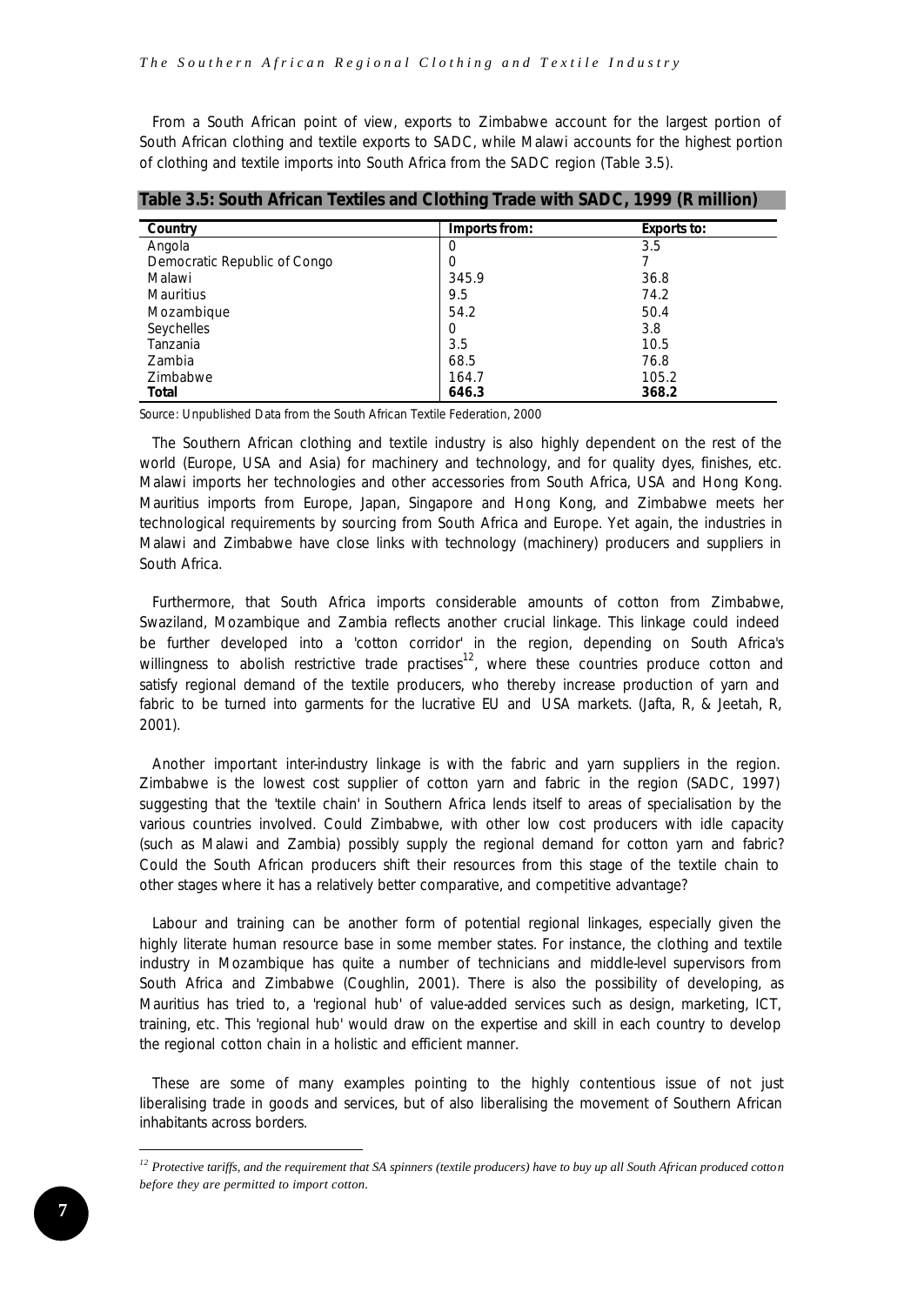# **4. Regional and International Institutional and Regulatory Framework**

Clothing and textile trade in Southern Africa, like in many other regions of the world, is influenced, or regulated by a plethora of different bilateral and multilateral trade arrangements that have largely been geared towards greater market access and extension of market boundaries for developing regions, like Southern Africa.

#### **4.1 The Lome Convention and the MultiFibre Agreement (MFA)**

The regional industry has benefited immensely from these two agreements. The spectacular success of the Mauritian industry has been largely attributed to relatively favourable access to international markets resulting from these agreements (Jhamna, 2000). The Zimbabwean producers cited the Lome Convention as a critical factor in either breaking into export markets, or expanding existing export initiatives (Muradzikwa, 2000).

The *Lome Convention* is a negotiated agreement between ACP countries and the EU that grants preferential access to European markets. Therefore exports from the ACP countries are not subject to any restrictive tariffs. It is therefore not surprising that Europe has been a major destination of clothing and textile exports from Southern Africa. The *MFA* is an agreement that provides participating countries with annual preferential quotas to countries exporting to international markets. Therefore the MFA virtually guaranteed ACP countries regular clothing and textile sales through access to these annual quotas.

However, the quotas granted under the MFA are already being phased out and will be removed completely by 2005. Although the MFA is to be phased out, the status quo may remain the same, largely due to sunk costs. Meanwhile, the Lome Convention expired on the  $29<sup>th</sup>$  of February 2000 and has been replaced by the Benin/Cotonou Convention for the next eight years.

In the interim negotiations will begin (September 2002) to establish regional economic partnership arrangements (REPA's). This would inherently imply reciprocity of trade benefits between regional member states, except for the least developed countries, and indeed this could have implications for industrial location.

#### **4.2 World Trade Organisation Agreements**

During the Uruguay Round of Multilateral Trade Negotiations, about 17 agreements were reached. One of them was the *Agreement on Textile and Clothing (ATC).* The trade negotiations in the area of textiles and clothing were aimed at formulating modalities that would permit the eventual integration of this sector into the GATT 1994 on the basis of strengthened GATT rules and disciplines, thereby also contributing to the objective of further liberalisation of trade. The integration of this sector was to start following the conclusion of the Uruguay Round of Multilateral Trade Negotiations (January 1, 1995), and that special treatment was to be accorded to the least developed countries, with a transitional period of up to end of year 2004.

The ATC and all its restrictions are however to be terminated on the first day of  $121<sup>st</sup>$  month that the WTO Agreement is in effect, on which date the textiles and clothing sector is to be fully integrated into GATT 1994. Extensions to the ATC are not allowed.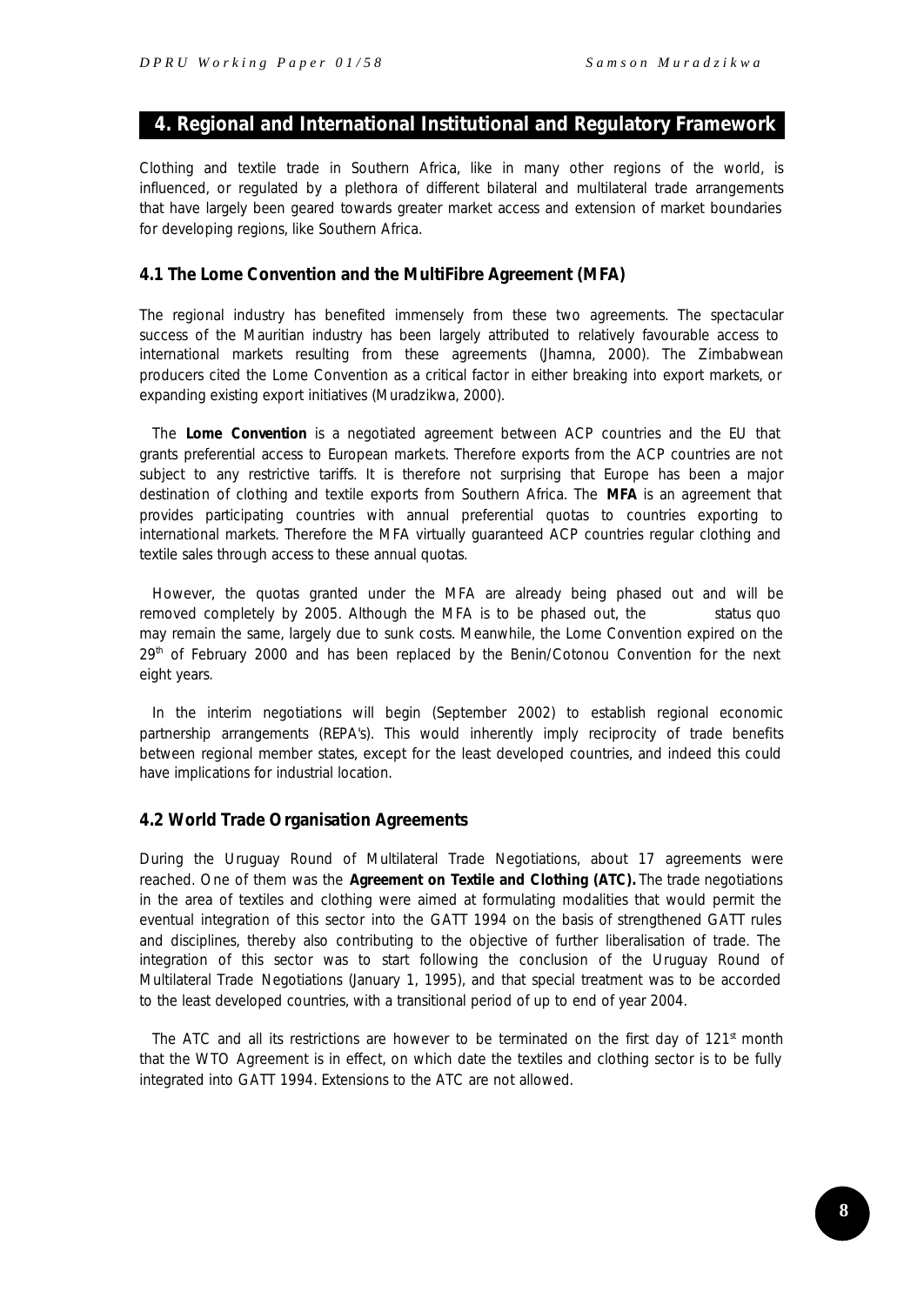# **4.3 Common Market of East and Southern Africa (COMESA)**

The COMESA Free Trade Agreement aims to establish a free trade area across 21 African countries that include Malawi, Mauritius and Zimbabwe<sup>13</sup>. The objective is to create a larger more unified market with reduced trade barriers that will stimulate cross-border and direct investment, and facilitate the harmonisation of trade and industrial policies that reduce business costs, extend market boundaries and promote the proportional distribution of benefits in the region.

Many COMESA Member States are also members of one or more regional groupings, such as East African Co-operation (EAC), the Southern African Development Community (SADC), Southern African Customs Union (SACU), Inter-governmental Authority on Development (IGAD) and Indian Ocean Commission (IOC). This dual or multiple membership poses potential problems in the successful implementation of the COMESA Free Trade Area Agreement, and of any of these other regional agreements that overlap with COMESA.

| Country          | Membership of: |             | <b>GDP</b>    | Population     |           |
|------------------|----------------|-------------|---------------|----------------|-----------|
|                  | <b>SADC</b>    | <b>SACU</b> | <b>COMESA</b> | (Billion US\$) | (million) |
| Angola           | X              |             | X             | 3.6            | 12.4      |
| <b>Botswana</b>  | X              | X           |               | 4.8            | 1.6       |
| <b>DRC</b>       | X              |             | X             | 5.7            | 49.8      |
| Lesotho          | X              | X           |               | 1.3            | 2.1       |
| Malawi           | X              |             | X             | 1.8            | 10.8      |
| <b>Mauritius</b> | X              |             | X             | 4.2            | 1.1       |
| Mozambique       | X              |             |               | 1.5            | 17.3      |
| Namibia          | X              | X           | X             | 3.6            | 1.7       |
| Seychelles       | X              |             | X             | 0.5            | 0.1       |
| South Africa     | X              | X           |               | 132.5          | 42.1      |
| Swaziland        | X              | X           | Χ             | 1.1            | 1.2       |
| Tanzania         | X              |             |               | 5.2            | 32.9      |
| Zambia           | X              |             | X             | 3.4            | 9.9       |
| Zimbabwe         | Χ              |             | Χ             | 6.8            | 11.9      |

#### **Table 4.1: Regional Groupings and Basic Indicators, 2000**

*Source*: The Economist, Pocket World in Figures, 2000

The overlap with respect to membership to various regional forums within Southern Africa is illustrated in Table 4.1. Five of the fourteen SADC countries are also members of the South African Customs Union (SACU) and nine of the SADC members are also members of COMESA. Two countries, Namibia and Swaziland, are members of all three regional organisations!

# **4.4 The Africa Growth and Opportunities Act (AGOA)***<sup>14</sup>*

The clothing and textile industry in Southern Africa, and indeed in the rest of Africa, have been presented with better growth and development prospects by the promulgation in the USA of the Africa Growth and Opportunities Act. The Act, which expires in 2008, offers 44 Sub-Saharan African countries duty-free and quota-free status into the USA for those products meeting the

*<sup>13</sup> The other members are Angola, Burundi, Comoro Islands, DRC, Djibouti, Egypt, Eritrea, Ethiopia, Kenya, Madagascar, Mozambique, Namibia, Rwanda, Seychelles, Sudan, Swaziland, Tanzania, Uganda and Zambia. However, Mozambique has given notice to pull out of COMESA, and Tanzania pulled out in 1999.*

*<sup>14</sup> AGOA is one of two parts of the Trade and Development Act (2000) that deals with trade relations between the USA and Africa . The other part of the Act is the Caribbean Basin Trade Act (CBTA) that deals with trade relations between the USA and Caribbean and Pacific island countries.*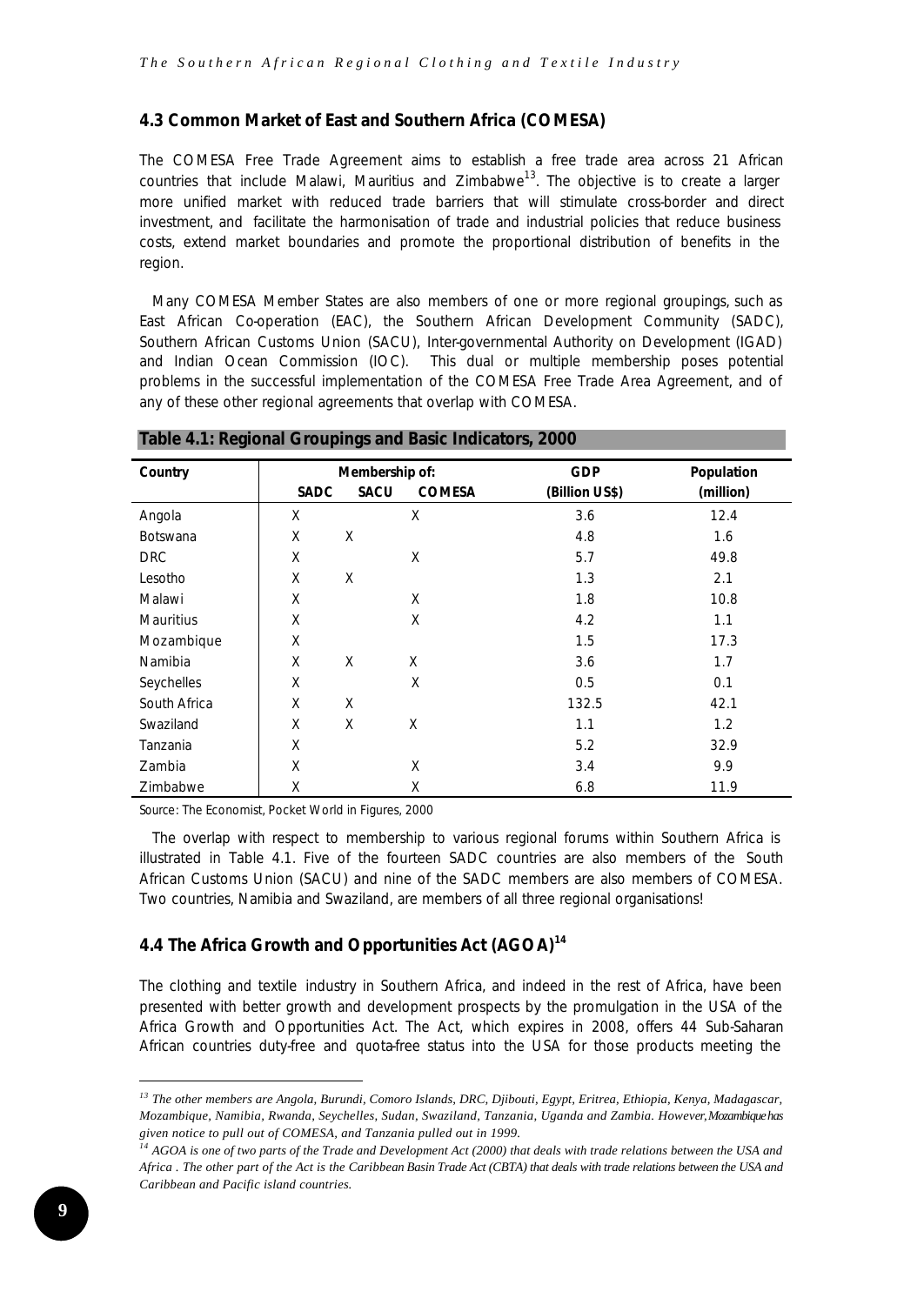eligibility requirements, and for the clothing and textile firms in the region, the potential benefits appear to be up for grabs!

The basic premise of the Act is the development of bilateral trade between Sub-Saharan Africa and the USA, meaning products, such as clothing garments (apparel), which are eligible for the 'free-entry' status must be manufactured either from locally produced textiles or textiles imported from the USA and then exported as a value-added product to the USA $<sup>15</sup>$ . But there is a significant</sup> concession for those countries whose per capita income was less than US \$1 500 in 1998. These countries, have a four-year window in which to use imported fabric/textiles from third countries – expected to be in Asia – and then export the finished product to the USA.

#### **Box 4.1: AGOA and the Clothing Industry**

With respect to clothing, the Act has effectively scrapped a 33% duty on knitted shirts, blouses and sweaters, a 26.5% duty on woven shirts, a 29.3% duty on woven slacks and shorts, and a 15% duty on knitted and woven underwear<sup>16</sup>. The export of African clothing would be initially allocated 1.5% of the USA market, increasing in equal annual increments over the lifespan of the Act (2000 – 2008) to 3.5%. It is estimated that this could result in the value of the market increasing from the actual level of US \$584 million to a projected US \$4.2 billion in 2008. These opportunities, together with an improvement in the domestic economic situation could definitely allow and encourage regional clothing firms to increase capacity utilisation, production, employment and foreign exchange earnings (US Customs Report, 2001).

However, destabilising events in  $Z$ imbabwe<sup>17</sup> have led the United States government to exclude Zimbabwe from the group of countries eligible for improved trade access to the US market<sup>18</sup>. The implication is that Zimbabwe's isolation from the pact has put paid to hopes of increased investment in the country by US companies and revoked preferential trade access to the US market which it has enjoyed for some time. Therefore in the short-term Zimbabwe does not seem likely to reap the potential benefits of the trade pact. More significantly, South African garment manufacturers will not be able to source their input materials from neighbouring Zimbabwe if they wish to export garments into the US market. Malawi and Mauritius are set to benefit from the greater market access provided under the Act.

Malawi has the added advantage of being classified as one of the 'lesser' developed countries, it can export clothing to the USA independently of where the fabric is made, a privilege that will expire on 30 September 2004 (US Customs Report, 2001). What this means is Malawi, like Mozambique and Zambia, is not restricted by the strict rules of origin that are imposed on relatively more developed African economies like Mauritius and South Africa. This window period needs to be exploited by regional producers and potential investors who may find Malawi, Mozambique, Tanzania and Zambia as being particularly attractive, at least until 2004, with the ability to use imported fabric to produce garments with preferential access into the lucrative US market.

For Zimbabwe, not qualifying for eligibility not only denies Zimbabwe producers easy access into the US market, but also denies them a market in some of the SADC countries. For instance, under the Act, Mauritius and South Africa are not allowed to use fabric made in Mozambique with Zimbabwean yarn. Though Mozambique and other least developed countries may use Zimbabwe yarn and fabric (until 2004), Mauritius and South Africa may not, not even indirectly,

*<sup>15</sup> Business Report 13/08/2000, "US Growth Act Suits Africa's Exports" by Clive Rubin.*

*<sup>16</sup> Business Day 30/05/2000, "Act Will Boost Textile Industry" by Nicola Jenvey.*

*<sup>17</sup> Land occupations, human rights abuses and the perception of a deteriorating law and order situation.*

*<sup>18</sup> Zimbabwe Independent 13/10/2000, "Zim booted out of US trade pact" by Dumisani Muleya.*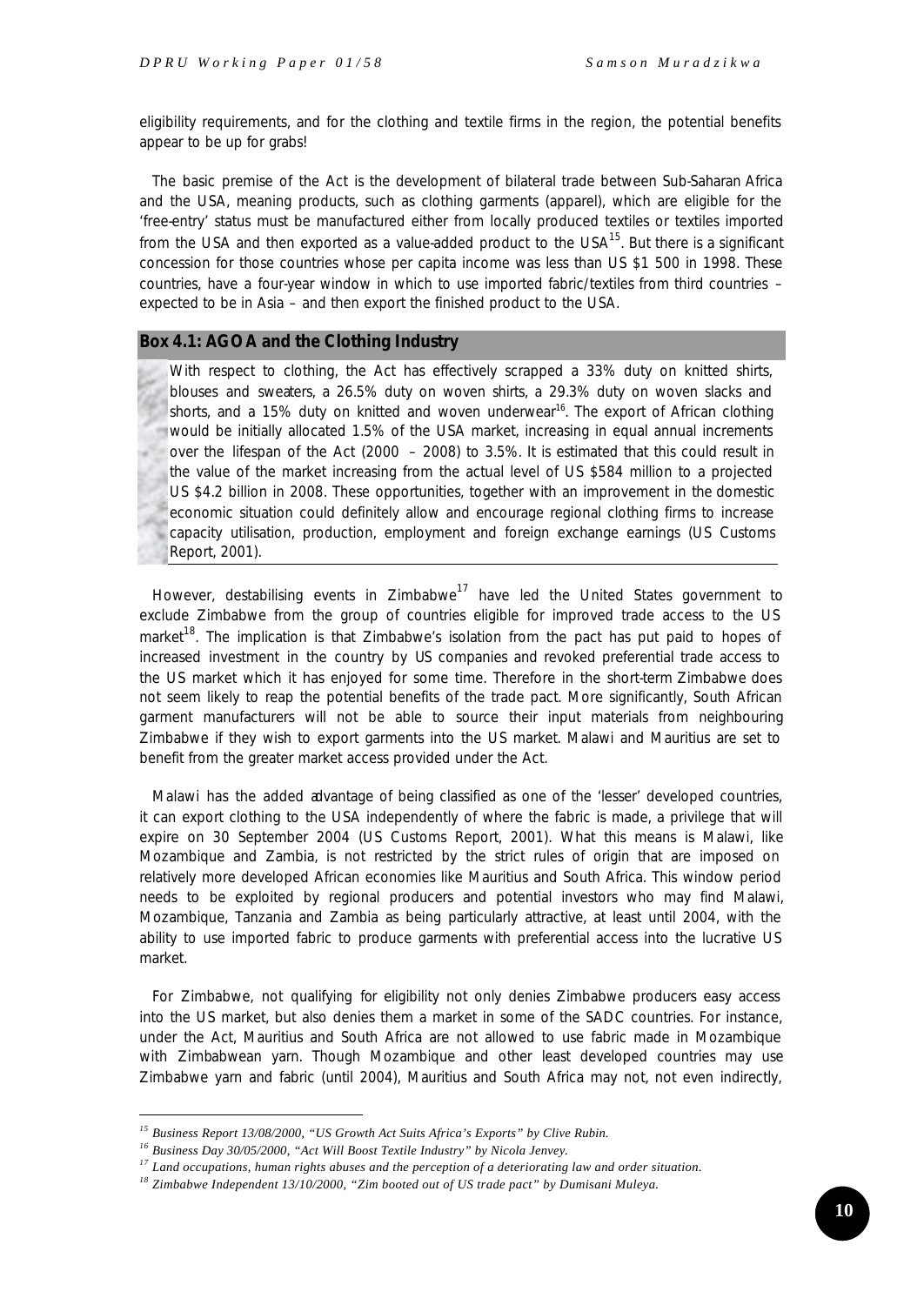until Zimbabwe becomes eligible (Coughlin, 2001). Zimbabwean cotton yarn and fabric producers could face tougher times ahead, in spite of the already depressed state of the industry.

AGOA is an attempt by the USA to forge closer links with Africa as the EU has done. However the latest ACP-EU agreement (the Cotonou Agreement) is a negotiated agreement and an improvement on the Lome Convention (Brown; 2000) unlike the unilateral USA Act. Brown describes well the 'on going nature' of the ACP-EU agreements, saying new terms have evolved over time and reflect current thinking in North – South relationships. AGOA on the other hand imposes a number of stringent criteria that, if not met, render a country ineligible for any benefits (such as Zimbabwe). The criteria are not negotiated and the decision pertaining to eligibility lies exclusively in the hands of the USA authorities. In addition, there is no recourse to an independent dispute settlement mechanism.

On the whole the two are similar. They both partner WTO conditions although the Cotonou Agreement does so at a much slower pace (Mushita and Thompson; 2001). Furthermore their support of other regional initiatives is questionable. AGOA firstly ignored them while the EU negotiated a bilateral agreement with South Africa, which sets out its own conditions separate from those under the Cotonou Agreement.

Time will tell what the consequences of the Trade and Development Act are but surely foreign firms (especially from the Far East) should be encouraged to set up shop in any one of the eligible African countries so as to be able to tap into the lucrative USA market. For Zimbabwe, producers who are keen on accessing the USA market could be faced with the real possibility of relocating to neighbouring African countries to qualify for the desired market access. For instance, there has been keen interest in clothing and textile investments in Lesotho by investors coming from as far as the Far East to take advantage of the benefits under the Act.

#### **Box 4.2: AGOA Starts to Reap Benefits**

For South Africa, the benefits of AGOA are already being realised. US trade statistics show South Africa reaping rewards amounting to US\$135 million from January to June (2001) from the AGOA recording benefits. Excluding the benefits accrued to participating oilproducing African countries, South Africa accounted for 72% of total benefits accrued through AGOA. In general, AGOA beneficiary country exports to the USA, including oil, were up 24% in the first three months of 2001<sup>19</sup>.

# **5. Growth in Intra-Regional Trade in Southern Africa: The SADC Trade Protocol**

The SADC Trade and Investment protocol seeks to liberalise trade between member countries in an effort to create a free trade area within eight years, with an estimated market of 120 million people. At the heart of the protocol is the need to harmonise trade and economic policies in the Southern African region. The stated objectives of the SADC Trade and Investment protocol (August 1996) are:

- To liberalise intra-regional trade in goods and services in an equitable manner and to establish a free trade area within the region,
- To enhance industrialisation and economic development within the region
- To foster greater production efficiency and to improve the investment climate within the region.

*<sup>19</sup> Molebeledi, P (2001). "SA reaps promising AGOA rewards". Newspaper Article in the Business Day, 29 October 2001.*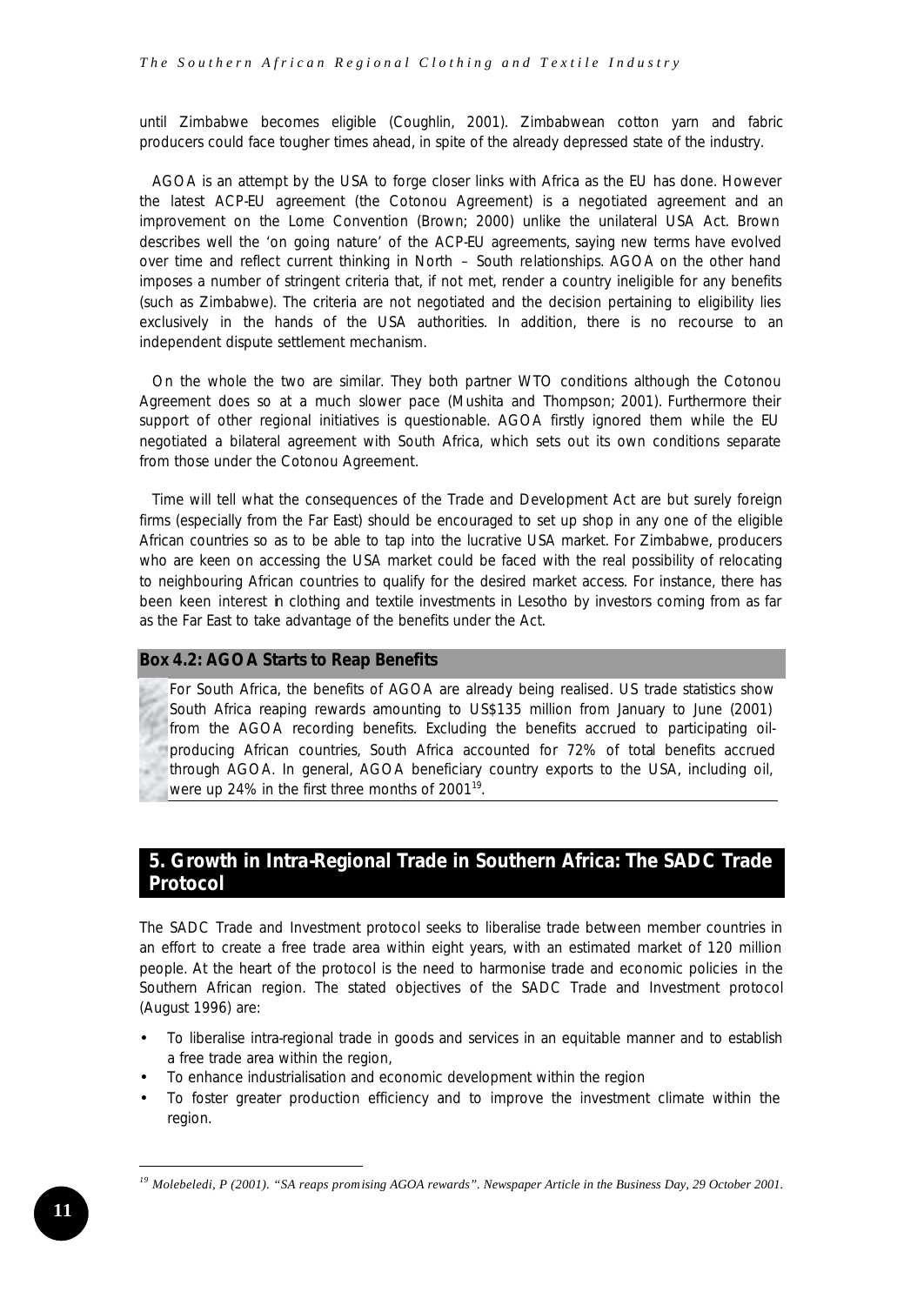Within clothing and textile trade, SADC negotiations led to an agreement on a *two-stage transformation* process that is consistent with the cotton-based nature of textiles and clothing in the SADC region. According to this *rule* if a country produces clothing, then the cotton and the fabric has to be sourced from within the region (Tyesi, 2000).

#### **5.1 The two-stage transformation process**

It is a two-stage process in the sense that the conversion of basic cotton to cotton yarn, and cotton yarn into fabric have to be stages that are present in a SADC member country, using SADC-sourced inputs, if the country is to enjoy free trade status in clothing products. In light of the status of some of the least developed countries in the region, a significant concession has been made by the proponents of this two-stage transformation process, SACU. The concession is that for the least developed member states (Malawi, Mozambique, Tanzania and Zambia) only one stage of transformation is required for the next five years. Attached to this concession are also quota restrictions on exports to SACU (Visser, 2000).

Mauritius and Zimbabwe still have to adhere to the two-stage transformation process. For the Zimbabwean producers (and it could also apply to other producers in the region), the two-stage requirement could be problematic because some raw materials such as silk, synthetics, wool, dye is not readily available in satisfactory quantities and quality in the SADC region. This would indeed have a negative impact on Zimbabwe's ability to service it's export market that is dependent upon quality imported inputs. Furthermore, Mandindi (2000) in Visser (2000) argues that existing sources of these products in the region are by no means competitive in terms of prices and quality. This again could render regional producers of clothing and textiles as uncompetitive in relation to the rest of the world.

#### **Box 5.1: Some Detail on the SADC Trade Protocol**

The protocol states that a FTA would be established between its members with a period of eight years from entry into force of the protocol. To its credit, the protocol acknowledges the possibility of an element of asymmetry in the establishment of an FTA and this simply reflects the imbalances in strengths of the different economies. The "Linear Tariff Reduction" approach has been adopted for the tariff reduction process. Under this method each country would reduce it's tariffs on intra-regional trade by given percentages over the eight-year period according to agreed criteria on classification of products. It was further stated that South Africa and the other SACU countries would reduce their tariffs faster than the other SADC countries to reflect the asymmetry (Imani Development Report, 1998).

Trade liberalisation measures in the SADC region present fresh challenges and opportunities for firms and industries in the region. Ultimately, the significance and impact of a FTA in Southern Africa depends on how firms and industries respond to these opportunities and threats. For the textile and clothing industry in particular, which provides direct employment for up to 275 000 men and women in the SADC region (excluding thousands more employed in informal clothing and textile operations), the liberalisation policies are likely to set in motion various structural changes to the trade and investment linkages in the region, the location of industry within the region, and to the manner in which firms behave.

The Zimbabwe textile and clothing industry has been in distress since the introduction of the World Bank/IMF Structural Adjustment Programme in 1991. Does this imply that Zimbabwe does not have a competitive advantage in the manufacture of textiles and clothing?

The industry in Mauritius is undergoing a phase of transformation where firms, in search of lower labour costs and higher productivity, are relocating to places such as Madagascar,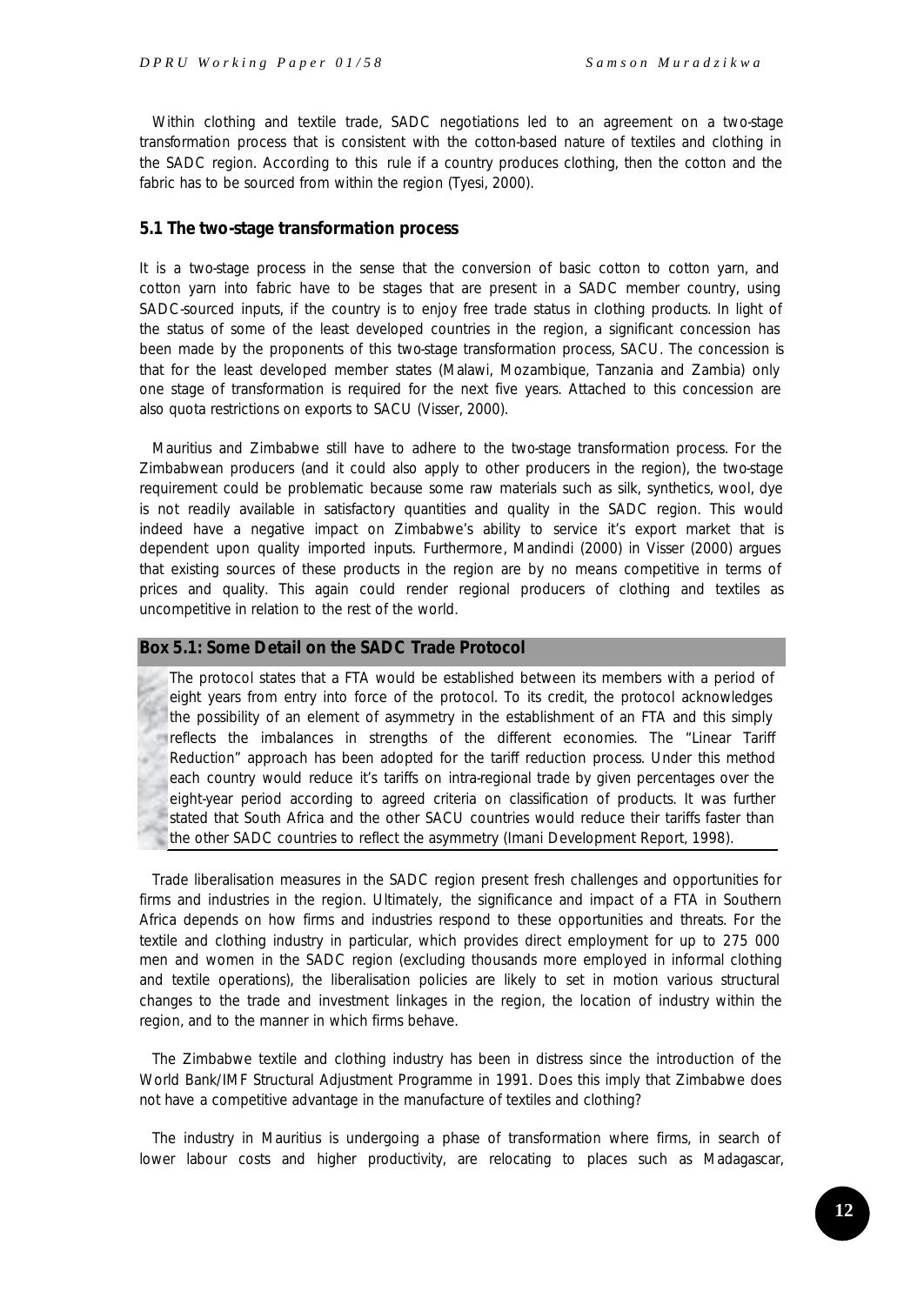Mozambique and Zanzibar $20$ . The strategy has been to continue the production of high valueadded operations in Mauritius, and move the production of basics offshore. What does this say about the industry in Mauritius?

In Malawi the clothing and textile industry is expanding, albeit from a low base, and this is largely attributed to the significant increase in exports to South Africa becoming South Africa's largest supplier of household textiles $^{21}$ . The SADC Trade protocol could bring about consequences that could affect the growth of the industry in Malawi!

What potential strengths and opportunities can the regional industry exploit against the background of a FTA in Southern Africa? How is the industry responding, or planning to respond to this changing trade environment?

# **6. The Dawn of a New Era: The Changing Trade Environment in Southern Africa**

The trade liberalisation process at both the international and regional level, has its own accompanying costs and benefits on the macro and micro economies of various countries. The costs normally associated with trade liberalisation include the loss of customs (tariff) revenue, the closure or downsizing of less competitive industries or manufacturing firms through exposure to intense competition, the loss of jobs through retrenchments resulting into social problems and many others. The benefits include the expansion of markets for exportable goods, technological advancement, the production of quality goods, increase of income for industrialists, increase of revenue for the government through surtax, expansion of industrial base leading to employment creation and contributing to economic development.

Countries need to therefore formulate strategic action plans, policies and programmes in order to avert or minimise the costs associated with trade liberalisation and also seize the opportunities associated with the benefits arising from trade liberalisation.

#### **6.1 Malawi**

According to a detailed study by Du Mhango, J (2000), a close scrutiny of all the 39 articles of the SADC Trade Protocol shows that this Protocol does not adversely affect the performance of the textiles and clothing sector in Malawi. Since substantial volumes of clothing and textile trade take place between Malawi and SADC (especially South Africa), it is probable that Malawian producers could benefit greatly from deeper trade integration in Southern Africa. Greater market access and extended market boundaries within Southern Africa, with relatively lower transport costs than exporting to Europe, USA, or the Far East should provide a good basis for further development of the industry in Malawi. Although, the Malawian industry could also come under threat from the massive importation of second hand clothing that could undermine domestic production.

A key issue that Malawi faces, and the rest of the region for that matter, is that of idle capacity in the clothing and textile sector. Fresh investments are required to upgrade and expand operational capacity to be able to seize upon the opportunities of greater trade liberalisation in Southern Africa.

*<sup>20</sup> Jhamna, M (2000).*

*<sup>21</sup> Du Mhango, J (2000).*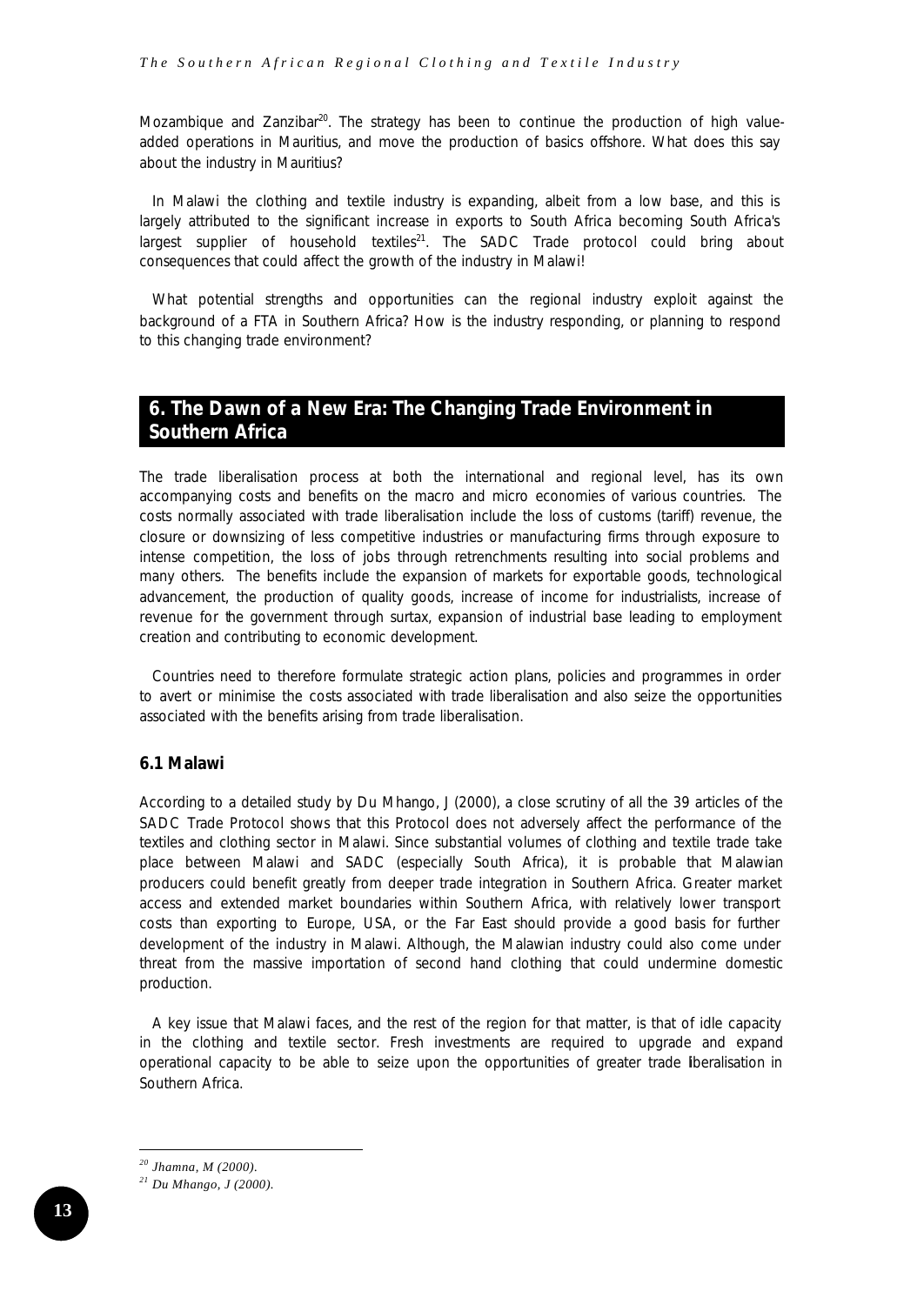However, in general trading terms, the proposed SADC Free Trade Area agreement might have more serious problems with customs revenue. Under the worst-case scenario, Malawi and Mozambique would lose about 90% of their customs revenue because most of their trade is with SADC countries (especially South Africa) and these would not attract any duty. Zambia and Zimbabwe would lose 25% and 41% respectively when the SADC Free Trade Agreement is fully implemented. The impact on other SADC countries would be minor.

# **Box 6.1: Fiscal Implications of the SADC Trade Protocol**

To offset the customs revenue losses, Mozambique, Zambia and Malawi will have to raise indirect/direct taxes by as much as 5% resulting from the full implementation of the SADC free trade agreement. While as Lesotho, Botswana, South Africa, Namibia, Swaziland and Tanzania would have to raise their direct/indirect taxes by 8% to 12% to off-set the customs revenue losses resulting from the implementation of the SADC Free Trade Area agreement (SADC Trade Protocol – May 1999).

# *6.1.1 Malawi: Current Strategies*

Faced with these trade liberalisation policies, the Malawi government, the textiles and clothing industrialists and manufacturers, are currently developing new strategies to face the current trade environment. For instance, the sector is taking advantage of the newly introduced industrial and EPZ investment incentives (Box 6.2). So far, most of the investors in the country's EPZs (Table 6.1) are engaged in the textiles and clothing activities. The current number of employees working in the companies located in the EPZs is around 3000 people.

# **Box 6.2: EPZ and Industrial Incentives in Malawi**

- No withholding tax on dividends.
- No duty or capital requirement on capital equipment and raw materials for new companies locating in the EPZs.
- No excise duties or surtaxes on purchases of raw materials made in Malawi.
- Export transport tax allowances equal to 25% of international transport costs to the destination of exports, excluding traditional exports as stipulated in tradeable goods by the Ministry of Commerce and Industry.
- Zero corporate tax rate.

- Export tax allowance of 12% of export revenue for non-traditional exports.
- No duties on imported capital equipment used in the manufacture of exports.
- Timely refund of all duties (duty drawback ) on imports of raw materials and packaging materials used in the production of exports.
- A 100% duty-free importation of equipment and raw materials for those companies exclusively engaged in horticultural production for export.
- Allowance from profits of up to 20% for used buildings and machinery.
- Allowance for manufacturing companies to deduct for all operating expenses incurred up to 24 months prior to the start of operations.
- A 5 year tax holiday or 15% corporate tax rate for new investments of between US\$ 510 million, and up to 10 years tax holiday for new investments in excess of US\$ 10 million.

*Source*: Malawi Govt, 1999.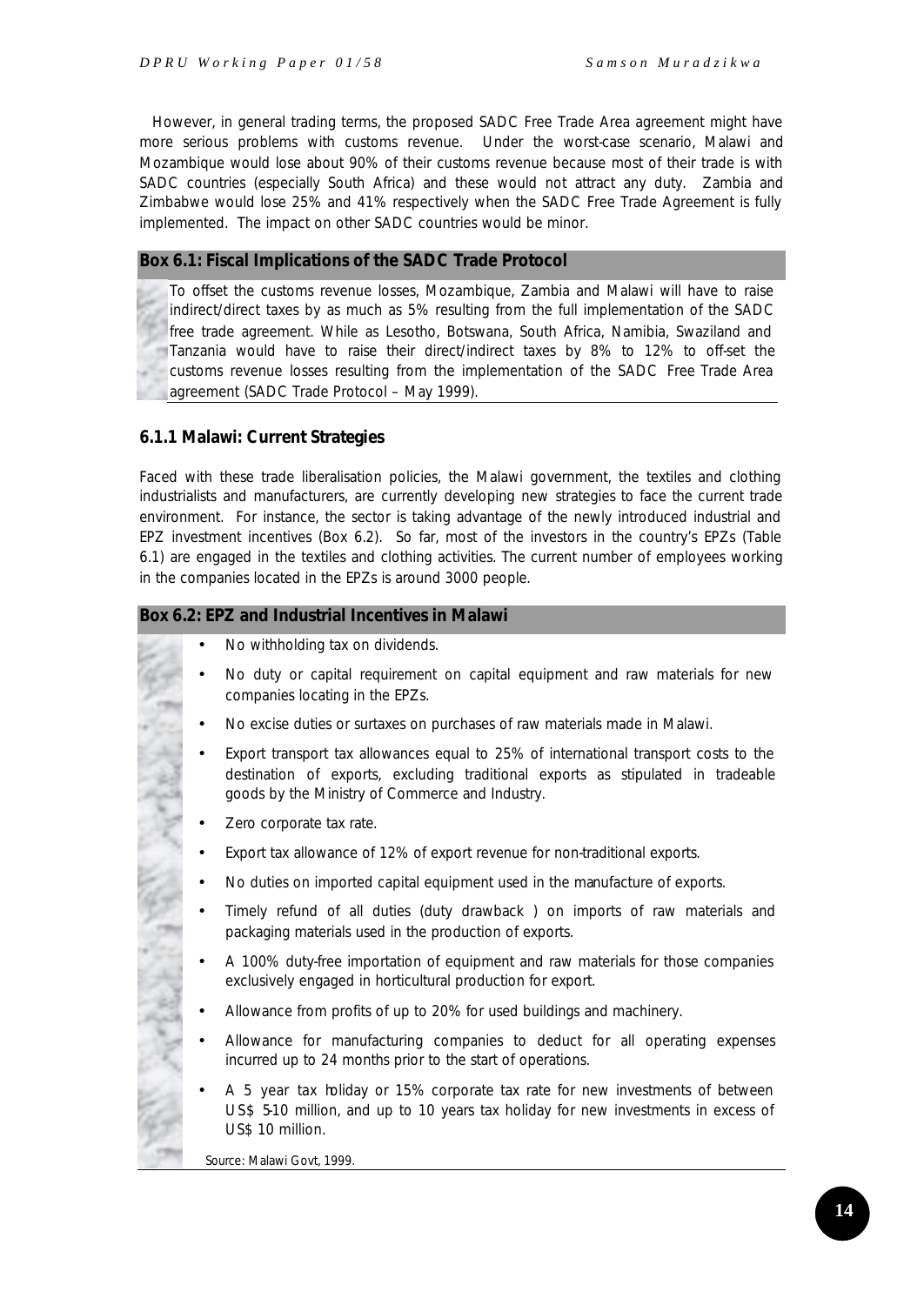These incentives, which form the core of industrial policy in Malawi have resulted in significant amounts of investment in all sectors of the economy. But investment in the clothing and textile industry dominates with 69% of the all the firms in the EPZ (Table 6.1).

|                | Company                                     | <b>Products</b>                    | <b>Market</b>                      | <b>Production start-</b><br>up date |
|----------------|---------------------------------------------|------------------------------------|------------------------------------|-------------------------------------|
| $\mathbf{1}$   | Allied Jeans Manufacturing<br>Company       | Textile/Clothing                   | USA, EU, SA                        | 20/07/96                            |
| $\overline{2}$ | Mfumu Clothing Company<br>Ltd               | Textile/Clothing                   | SА                                 | 26/08/96                            |
| $\overline{3}$ | <b>Bentex</b>                               | Textile/Cithing                    | SА                                 | 23/09/96                            |
| 4              | <b>Star Clothing</b>                        | Textile/Clothing                   | USA, SA, UK                        | 23/09/96                            |
| 5              | <b>Zikomo Flowers</b>                       | <b>Cut Flowers/Roses</b>           | Holland                            | 22/10/96                            |
| 6              | Haps Investment Company<br>Ltd              | Textile/Clothing                   | USA, Europe                        | 28/10/96                            |
| $\overline{7}$ | <b>Gurmar Garments</b><br>Manufacturing Co. | Textile/Clothing                   | SA, EU                             | 28/04/97                            |
| 8              | Wico (Chikangawa)                           | Timber and furniture<br>components | Sweden, SA,<br>Cyprus,<br>Tanzania | 31/05/97                            |
| 9              | Crown Fashion Ltd                           | Textile/Clothing                   | USA, SA, EU                        | 19/01/98                            |
| 10             | Lilongwe Textiles Ltd                       | Textiles/Clothing                  | SA, SADC<br>countries              | 06/04/98                            |
| 11             | <b>Dirsca Garments</b><br>Manufacturing Co. | Textiles/Clothing                  | SA, EU                             | 28/04/97                            |
| 12             | African Greenfield Ltd                      | <b>Cut Flowers/roses</b>           | Europe                             | 06/04/98                            |
| 13             | Victoria Investment                         | Macadamia Kernel                   | Japan, USA                         | 03/12/98                            |

**Table 6.1: EPZ Companies in Malawi**

*Source*: Du Mhango, 2000

## *6.1.2 Institutional Support*

The institutions such as the Malawi Export Promotion Council, MIPA, Malawi Industrial and Technology Development Centre, DEMATT, Malawi Bureau of Standards and the Small Enterprises Development Organisation, provide trade and industrial development facilitation role to various firms in the country.

Internationally, the textiles and clothing sector is being viewed as the most sensitive and most vulnerable on the world market. Most countries seem to be most protective of this sector, and try to formulate special trade policies for the sector. So far, Malawi has developed no special policies for the textiles and clothing sector to ensure its sustainability and growth (Du Mhango, 2000).

# **6.2 Mauritius<sup>22</sup>**

The clothing and textile industry in Mauritius is predominantly located in the EPZ's that were set up some two to three decades ago using more-or-less the same incentive package being currently used in Malawi (Box 6.1). Mauritius exploited the opportunities that existed at the time to set up EPZ's when other Southern African countries were still debating its merits and demerits!

The outstanding success of the Mauritian clothing industry can be attributed to a unique combination of internal and external factors:

*<sup>22</sup> The work on the section of the paper is based on, and continuation of work done by Jahmna, M (2000), and Gibbons, P (2000).*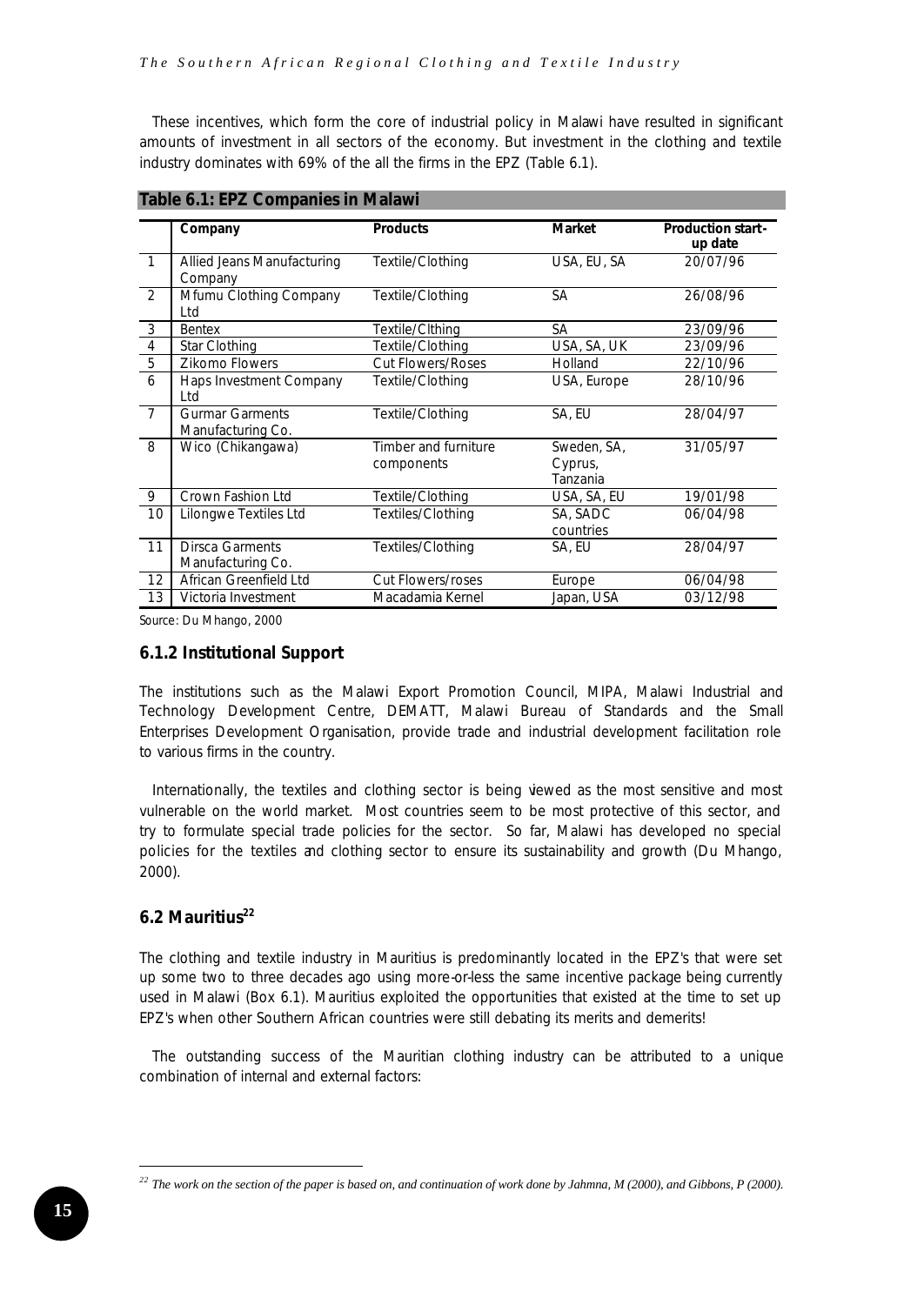*Friendly links:* One of the most important of these is that Mauritius enjoys friendly links with some of the richest countries because of cultural / linguistic affinity and by virtue of its being a former colony.

**International agreements**: In addition, it is a member of various international organisations and that has opened up tremendous opportunities for industrial development. The most important of these has been the Lomé Convention.

- The Mauritian private sector has been very successful in taking advantage of the preferential access to EEC markets.
- This Convention bestows considerable advantages to Mauritius over non-ACP countries because the latter's export of textile and garments are liable to a 17% duty on entry into the EEC.
- Even businessmen from the Far East relocated to Mauritius in order to take advantage of the easy access to European markets.

*External Economic and Political Factors:* Since the early eighties, Mauritius took advantage of world economic recovery and capitalised on market opportunities by improving its competitiveness through structural adjustment programmes and through the devaluation of the currency, the rupee. A number of exogenous factors also played a role. These included:

- Falling oil prices
- The US dollar was over-valued during the 1983-84 period and subsequently depreciated. This combination of lower oil prices and lower debt servicing considerably eased the foreign exchange problem.
- After 1984, demand in European as well as in American markets increased sharply during the early phases when the EPZ was established. Most of the European currencies appreciated visà-vis the Mauritian rupee, causing Mauritian goods to be more competitive.
- The appreciation of the Taiwanese dollar meant that Taiwan became less competitive, which in turn, encouraged prospective Taiwanese investors to set up industries in Mauritius
- During the 1980s, political uncertainty over the future of Hong Kong's re-integration over China compelled several businessmen to look for a safe haven for their capital and manufacturing operations. These investors brought with them capital, know-how and marketing networks. In return, by relocating to Mauritius, they gained access to European and American markets.

# *6.2.1 Mauritius: The Business Climate*

- Mauritius offers an attractive package of incentives. For example, investors benefit from low corporate tax and foreign investors are free to repatriate funds.
- Government has also supported the EPZ scheme wherever was necessary, for example, by investing massively in infrastructure.
- Mauritius enjoys a favourable business climate. In addition, in the early phases of the development of the EPZ, there was a good combination of cheap, but literate and moderately skilled labour. At that time, labour productivity was also considered satisfactory.

## *6.2.2. Mauritius: Integration with SADC*

Due to the low levels of trade between Mauritius and the other SADC members, the SADC Trade Protocol may not have a significant impact on the Mauritian economy in general, and the its clothing and textile industry in particular. Studies by Lewis (2001) on the economic impact of alternative FTA scenarios in Southern Africa show that the EU is more important than South Africa for trade and growth in the rest of Southern Africa (Box 6.3).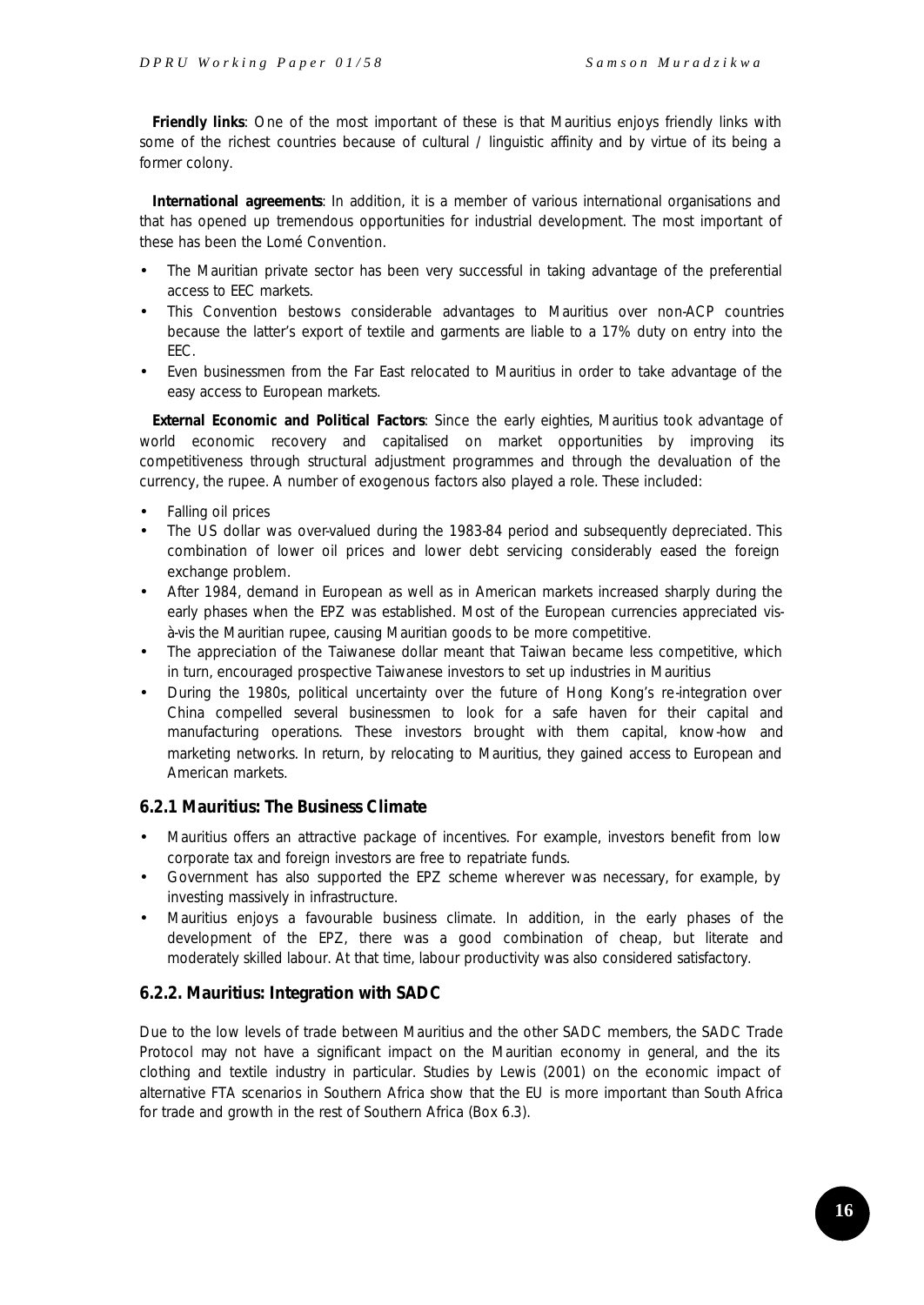#### **Box 6.3: Economic Impact of Alternative FTA Scenarios**

The study by Lewis (2001) considers two options for southern Africa when liberalising trade in the region:

- *Establish a Free Trade Area with South Africa, parallel to the EU-South Africa Free Trade Agreement, or*
- *Liberalise with the EU forming a trilateral Free Trade Agreement*

In this 'hub-and-spoke' model<sup>23</sup> the results show that Southern Africa gains far more from a trilateral FTA, as its real GDP increases by 4.1% in contrast to the GDP increase of 0.33% when Southern African forms an FTA with South Africa alone. In addition, the results also show that with a Southern Africa-South Africa FTA, employment increases by 0.7% and 0.9% for skilled and unskilled labour respectively, whereas a trilateral FTA with the EU increases employment by 5.7% and 11.3% for skilled and unskilled labour respectively. Therefore from the point of view of a Southern African country like **Mauritius**, the EU is clearly, according to these results, a more significant regional bloc than the SADC especially so for Mauritius which has exceedingly strong links with Europe.

In a comprehensive micro-study survey of the clothing industry in Mauritius, Gibbon (2000) highlights the intended responses by firms to the changing trade and business environment. According to the study, the mood amongst the sample was highly gloomy reflecting perceptions of rising wages and shortages of labour, and an appreciating currency. Almost half of the sampled medium- and large-scale enterprises cited their desire to relocate operations, especially to Madagascar, but also to Botswana and Mozambique.

The enterprises that have chosen not to relocate have decided that the strategy to follow is functional diversification. For instance, one clothing embroiderer diversified first into rotary screen printing and then into tape-punching and embroidering towels on his own account. The same enterprise was also obliged to provide clothing manufacturers with a series of new services in order to retain their custom.

For the firms which are intending to (or already have) relocate, an interesting but not surprising pattern is occurring. For firms currently producing medium and high quality range garments, they maintain that by relocating to low wage countries, they would be able to capture the low range segment of the market as well. Their strategy is to complement production, that is, to produce medium and high quality garments in Mauritius and then mass produce low range garments in low cost African countries (such as Madagascar and Mozambique).

A quote<sup>24</sup> from one clothing executive in Mauritius is instructive, *"…..in future, if you want to produce in Mauritius, you have to produce quality…."*.

It is important to point out that the restructuring and transformation taking place within the clothing and textile industry in Mauritius is not a consequence of the SADC Trade Protocol. Instead, changes in the industry are being driven largely by changes in the internal obstacles the industry now faces - relatively higher and rising wages, difficulties in recruiting labour and declining selling prices.

*<sup>23</sup> Where South Africa is the hub.*

*<sup>24</sup> Adopted from Jahmna, M (2000).*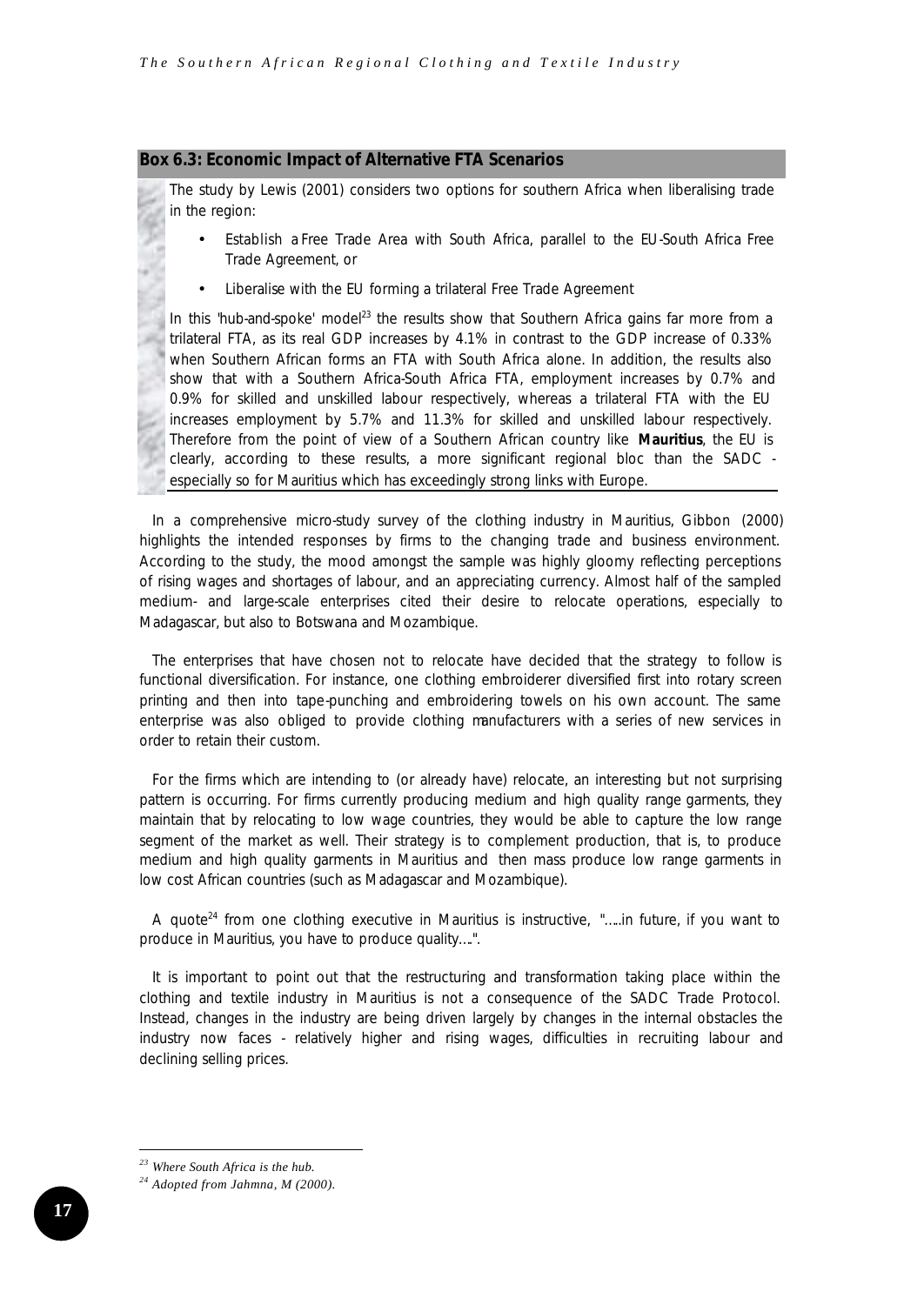# **6.3 Zimbabwe**

The clothing and textile industry in Zimbabwe is in for a tough ride. The economy is entering its third year of recession with no obvious signs of any possible major recovery in the near future. With unemployment of about 49%, inflation hovering at around 70%, GDP showing negative economic growth over the past two years of -3% and -10%, agricultural production declining significantly as a result of disruptions and uncertainty on the farms, the tourism industry has almost collapsed, the mining industry has virtually ceased to exist and the manufacturing sector continues to suffer from widespread company/factory closures.

The clothing and textile industry in Zimbabwe is more a victim of the general economic decay in the economy than of trade liberalisation proper. Although some firms in the industry do feel the effect of the erosion of trade preferences (such as with SA, and non-eligibility under US Trade and Development Act), they admit that it is the general socio-economic and political situation in the country that erodes their operational competitiveness, not the threat of foreign competition (although the illegal imports of second-hand clothing have been pointed out as a contributor to de-industrialisation in the domestic clothing industry).

#### **Box 6.4: Company closures in the Clothing Industry**

The case of *Helvey Knitwear (Pvt) Ltd* is instrumental in showing the effects of the macroeconomy on the sector. The firm, with a 650-strong workforce borrowed Z\$1.2 million for plant and equipment expansion in 1991 at an interest rate of 26%. However, in 1992 it was paying Z\$0.8 million to service this debt as interest rocketed to over 60%, forcing the company into liquidation (Sachinkonye, 1999).

The fact that the Zimbabwean clothing and textile producers are more concerned about the events in the domestic economy than trade preferences/agreements is further highlighted in a survey (Muradzikwa, 2000) where issues pertaining to expected competition from SADC due to the Trade Protocol, and reasons for poor export performance, among others are dealt with.



**Figure 6.1: Expected Competition due to the SADC Trade Protocol**

*Source*: Own Survey, 2000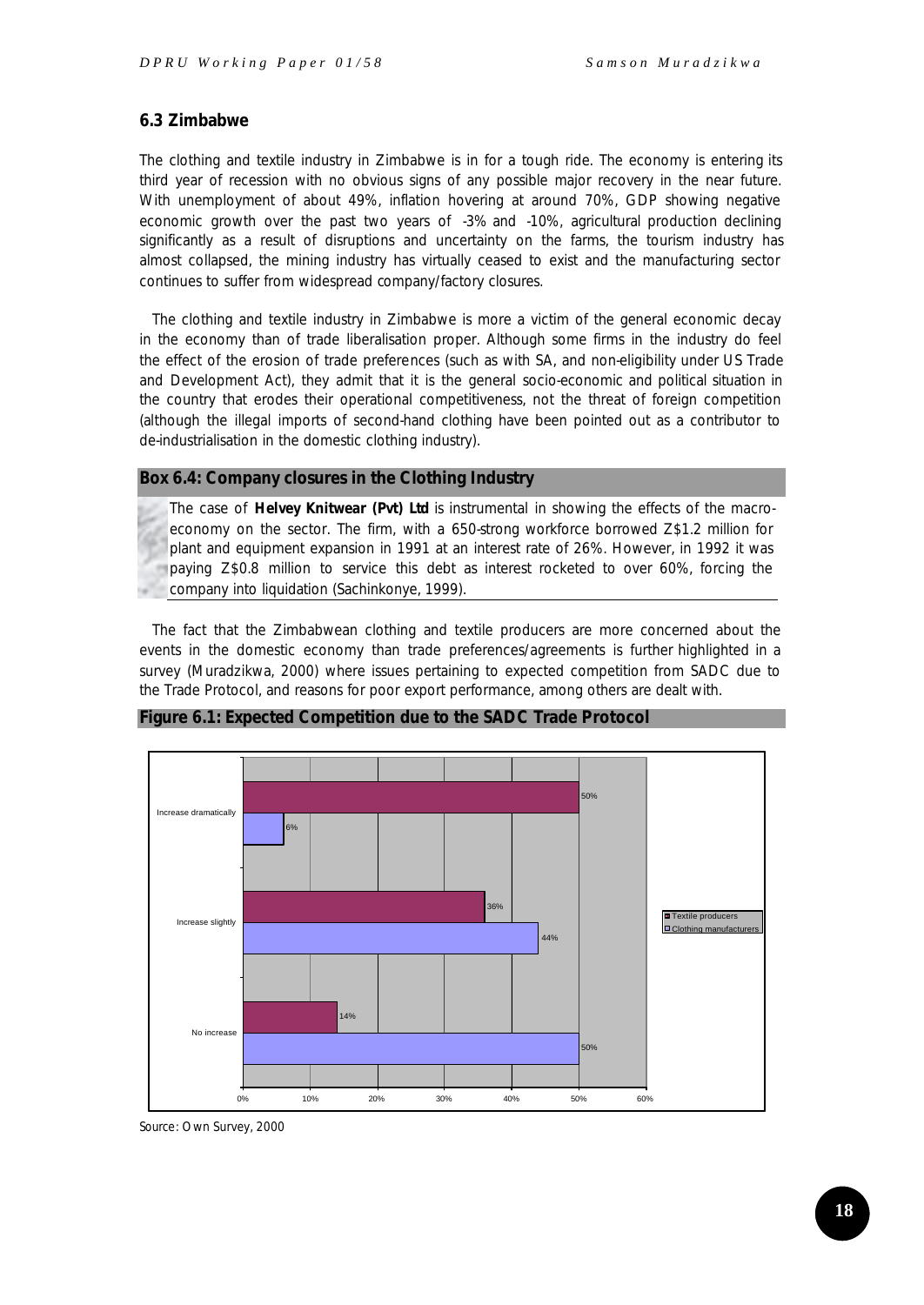Although some firms, especially textile manufacturers, expect their product markets to be threatened by foreign competition, there nevertheless is a determination to in crease investment, output and exports to enable them to compete in regional and global markets. The general macroeconomic problems aside, the Zimbabwean firms are looking to expand exports, output and investment (Figure 6.2).



![](_page_18_Figure_3.jpeg)

*Source*: Own Survey, 2000

Small firms in Southern Africa suffer from a greater demand constraint (largely because they are geared towards small niche markets) and have more difficulty of obtaining finance – mainly because most of the small clothing firms operate from rented premises and have little or no other assets, and therefore cannot offer any collateral to financial institutions.

The high cost of capital is a constraint plaguing the entire industry, in fact, the entire economy. Small firms also suffer from a relatively low skills availability  $-$  and this is probably due to the unavailability of adequate financial resources to attract the necessary quality and quantity of skills. This is however not true for the larger firms who are better equipped with financial options, networks and organisational capacities. A Free Trade Area in the region at a time when the industry in Zimbabwe is under a lot of stress could result in a repeat of the events of the 1990's instances of de-industrialisation.

# **7. Regional Perspectives: Comparative and Competitive Advantages**

Most countries in the region have, within the past two to three years, launched a number of new industrial policy initiatives designed to provide various forms of assistance to industry so as to enhance competitiveness, employment and industrial growth. Indeed, these initiatives include fresh industrial policy documents, modifications to existing industry-related legislation on areas ranging from infrastructure to competition policy, SMME development, and the re-organisation of official institutions aimed at facilitating industrial development.

The new policy packages in each country have considerable similarities to each other with respect to the various issues that are focused upon, and encouraged. For instance, countries in Southern Africa agree on the need to improve infrastructure, increase investment, strengthening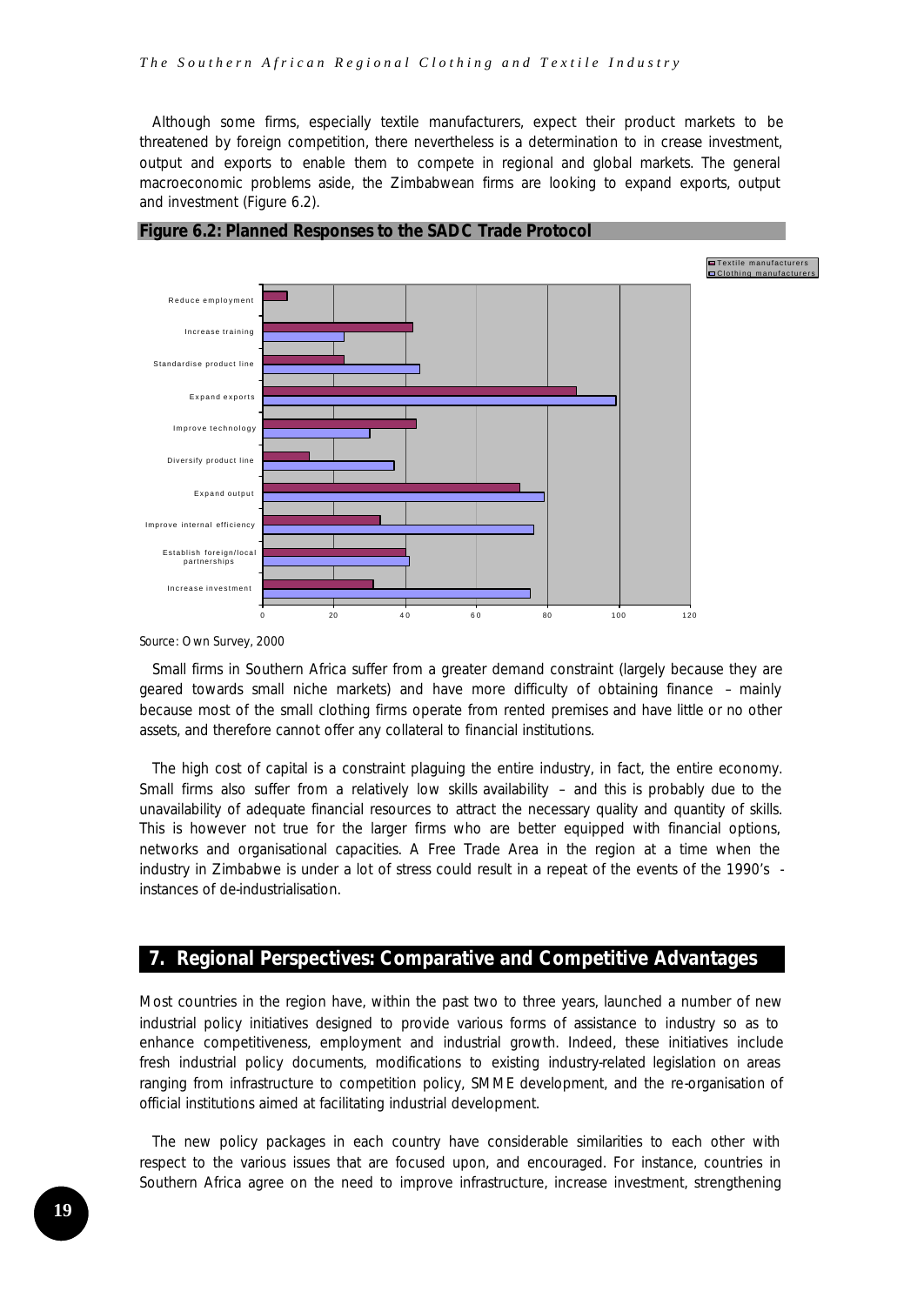of the SMME sector, creation of linkages (that are even cross-border) between large and small firms, and the establishment of "smart partnerships" that involve the private and public sectors<sup>25</sup>.

For the SADC, current competitive advantage lies in agricultural, mineral, and more recently, unskilled labour resource-intensive manufacturing sectors (Valentine, 1998). However, SADC's potential comparative advantage appears to lie in technology and human capital resourceintensive sectors. Therefore future industries to look to are chemical materials, printing and publishing, machinery, telecommunications, rubber manufacturers and others. With regard to the clothing and textile industry, the study by Valentine, using the Revealed Comparative Advantage (RCA) analysis points out that Mauritius, South Africa, Zambia and Zimbabwe all have comparative advantages in clothing exports<sup>26</sup>, whereas Botswana, Lesotho, Mauritius and Swaziland have comparative advantages in textiles.

Mauritius, with a comparative advantage in both sub-sectors, stands out as the regional leader in terms of clothing and textile exports, and although South Africa enjoys a huge amount of clothing and textile trade, when compared to its total exports, the clothing and textile sector is relatively insignificant. For the purposes of this paper, a point to note is the absence of any comparative advantage in the clothing and textile sector in Malawi (and indeed in the other SADC countries who have a functional clothing and textile sector).

On the  $1<sup>st</sup>$  of September 2000, a Free Trade Agreement (FTA) amongst 11 of the SADC countries came into effect. Far from being simply a mechanism for increased intra-regional trade, it has as a major objective of creating the conducive conditions for increased investment, leading to higher value-added in production, and the diversification of the region's economies. Indeed, for textiles and clothing there is the potential to develop an efficient pipeline form cotton production on the farms to clothing exports at the ports, where SADC member states specialise in certain sections of the pipeline (textile chain).

The textile industry is a very large consumer of electricity, and as such, energy costs account for a reasonable amount of total costs (on average electricity costs are about 1.7% of production costs for textiles, and 3% for spinning and weaving<sup>27</sup>. SADC countries have quite easy access to electricity but it is the cost of electricity that hinders some of them. South Africa has a competitive advantage in electricity costs in the SADC region (Table 7.1) and this tends to compensate for the relatively higher labour costs that South African clothing and textile firms face.

| Table 7.1. Comparative Energy and Labour Costs in the SADC |                                   |                              |  |  |  |
|------------------------------------------------------------|-----------------------------------|------------------------------|--|--|--|
| Country                                                    | Electricity costs (US cents/unit) | Labour costs (US CENTS/hour) |  |  |  |
| Malawi                                                     | 8.5                               | 52                           |  |  |  |
| <b>Mauritius</b>                                           | 4.8                               | 95                           |  |  |  |
| Mozambique                                                 | 15.8                              | 46                           |  |  |  |
| South Africa                                               | 3.2                               | 235                          |  |  |  |
| Tanzania                                                   | 20.6                              | 58                           |  |  |  |
| Zimbabwe                                                   | 5.1                               | 50                           |  |  |  |

|  | Table 7.1: Comparative Energy and Labour Costs in the SADC |  |  |  |
|--|------------------------------------------------------------|--|--|--|
|--|------------------------------------------------------------|--|--|--|

*Source*: www.eskom.co.za

l

The growth in competitiveness of the regional clothing and textile industry depends largely on closer intra-SADC linkages within the textile chain, availability of cheap labour, and firm-level ability to exploit easy access into EU and USA markets granted by the various trade agreements discussed earlier. However, the factors that could impinge on the development of the sector need to be analysed with a view of ensuring that policy frameworks are geared towards eliminating or reducing the impact of these obstacles to competitive growth and development (Box 7.1).

*<sup>25</sup> For a more detailed analysis of the incentive packages of each SADC country, see Tagg, S (2001).*

*<sup>26</sup> RCA is being measured with respect to the sector's share of total exports for each country.*

*<sup>27</sup> Classens (2000) in Jefta, R and Jeetah, R (2001).*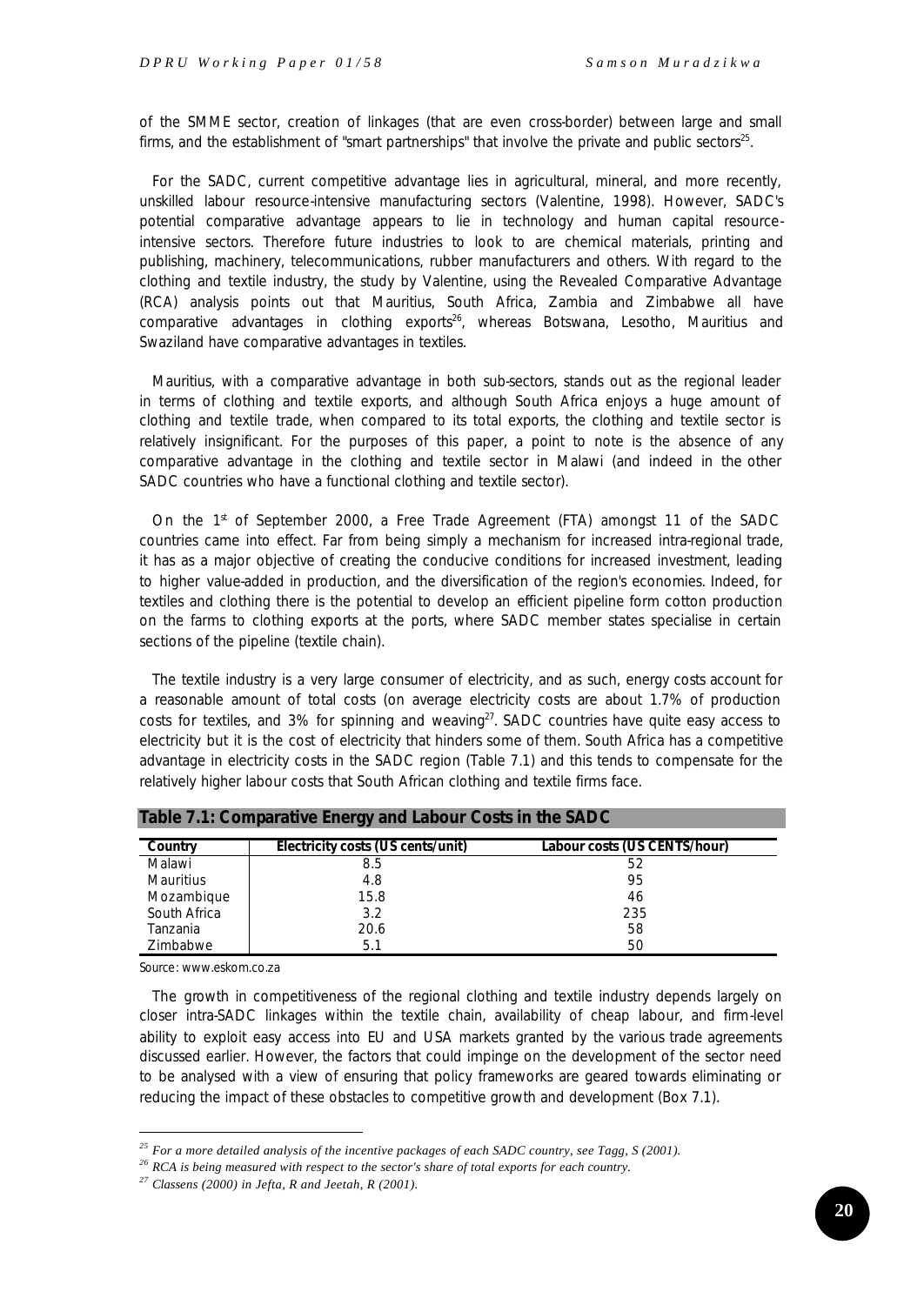#### **Box 7.1: Possible Factors Undermining Industrial Competitiveness in the SADC**

An investigation of competitiveness of the clothing and textile industry in Southern Africa show that the following factors have (or at least have the potential to) slowed down industrial growth and development:

- Second-hand smuggled and undervalued clothing imports
- High labour costs (particularly in Mauritius and South Africa)
- Low labour productivity
- High inland transportation costs
- Low disposable incomes among SADC consumers
- High cost of imported machinery
- Lack of adequate training (particularly in the garment manufacturing industry)
- Absence of 'good governance', high crime rates and a perception of lawlessness, hindering the ability to attract foreign direct investment
- Excess capacity

The overall size of the SADC market is relatively small for a regional grouping. Comprised of 14 generally small economies (except for South Africa) with a combined GDP of approximately US\$175 billion and over 187 million inhabitants. Compared to other regions of the world, Southern Africa as a market is very small (Table 7.2) and this has tended to impact on the growth and development of the region.

Transport and transaction costs are relatively higher for Southern African producers wishing to access Europe, USA and Asia, and these tend to offset the clear advantages of lower labour costs. Therefore, TNC's have generally tended to shun Southern Africa in favour of locations that are nearer to the profitable markets of Europe, USA, and Asia and therefore it is unsurprising that Eastern Europe, South America, East Asia and North Africa all have received more FDI than Southern Africa over the past decade.

| <b>Name</b>                                                  | Number of<br>members | <b>Member states</b>                                                                                                                                       | <b>Total population</b> |
|--------------------------------------------------------------|----------------------|------------------------------------------------------------------------------------------------------------------------------------------------------------|-------------------------|
| Association of South<br>East Asian Nations<br>(ASEAN)        | 10                   | Cambodia, Indonesia,<br>Brunei.<br>Laos.<br>Malaysia, Burma, Philippines, Singapore,<br>Thailand, Vietnam.                                                 | 525.1                   |
| Central European Free<br><b>Trade Association</b><br>(CEFTA) | 6                    | Bulgaria, Czech Republic, Hungary, Poland,<br>Romania, Slovenia.                                                                                           | 104.6                   |
| European Union (EU)                                          | 15                   | Austria, Belgium, Denmark, Finland, France,<br>Greece, Ireland,<br>Germany,<br>Italy,<br>Luxembourg, Netherlands, Portugal, Spain,<br>Sweden, U.K.         | 379.5                   |
| Mercosur                                                     | 4                    | Argentina, Brazil, Paraguay, Uruguay.                                                                                                                      | 216.5                   |
| North American Free<br><b>Trade Association</b><br>(NAFTA)   | 3                    | Canada, Mexico, USA.                                                                                                                                       | 411.8                   |
| Southern African<br>Development<br>Community (SADC)          | 14                   | Angola, Botswana, DRC, Lesotho, Malawi,<br>Mauritius,<br>Mozambique,<br>Namibia,<br>Seychelles, South Africa,<br>Swaziland,<br>Tanzania, Zambia, Zimbabwe. | 187.7                   |

**Table 7.2: Regional Integration Agreements (Participating Countries and Populations)**

*Source*: http://www.sadcreview.org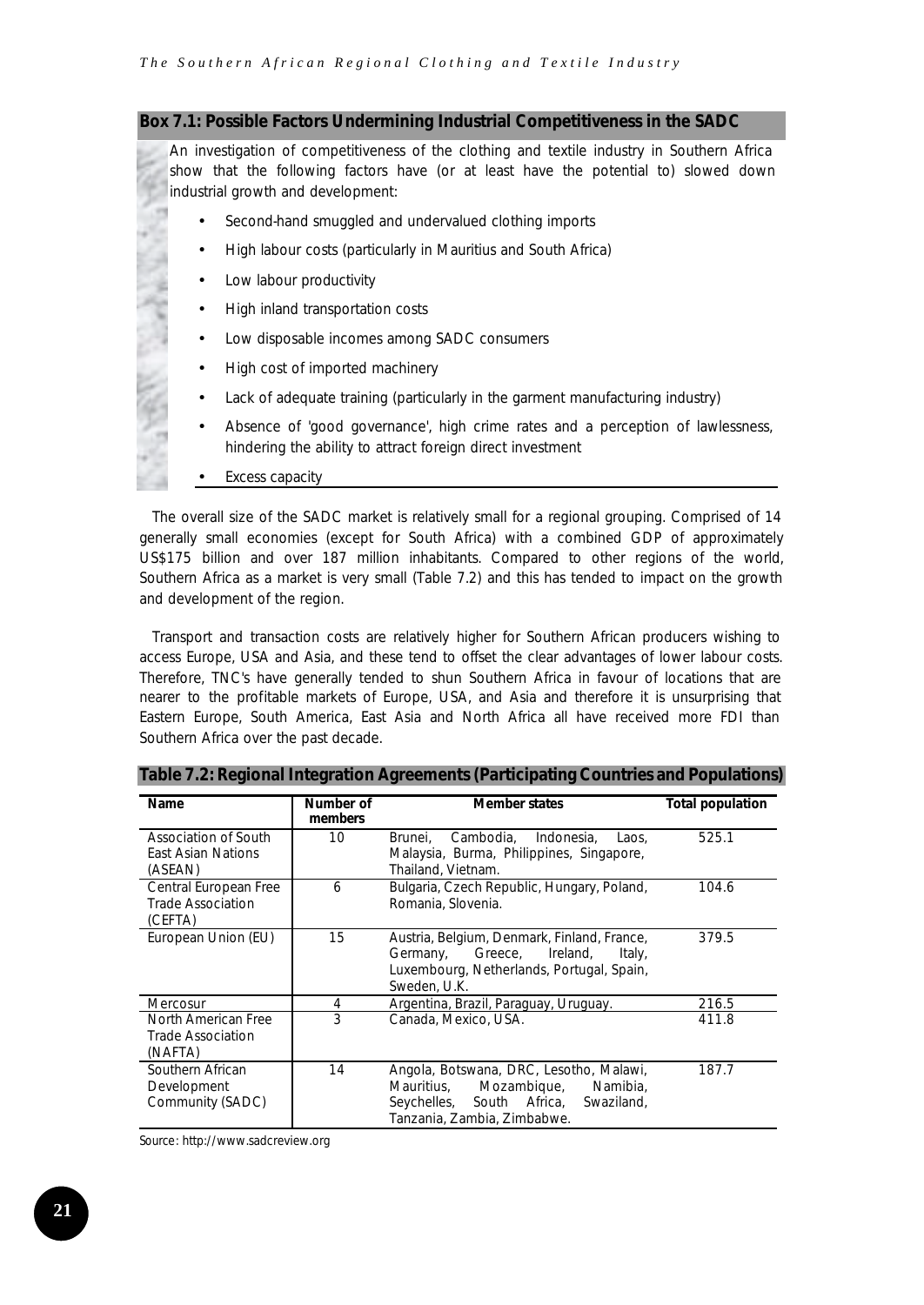The region does have an abundant pool of literate or semi-literate labour that in cost terms compare favourable with the other clothing and textile producing regions in the world. The region's advantages in natural and human resources need to be fully exploited so as to create strong linkages between cotton farmers, yarn spinners, fabric producers, garment manufacturers and retailers. The clothing and textile industry is a relatively labour intensive sector and this puts the SADC in good standing due to large amounts of cheap labour and well established existing infrastructure within the SADC textile chain.

With respect to investment, inflows of foreign direct investment (FDI) into Africa rose by 28% to US\$ 10billion in 1999 from US\$ 8 billion in 1998 although this increase was not enough for Africa to increase it's share in global FDI flows. It remained at a low of 1.2% in 1999 compared to 2.3% in 1998 (World Investment Report, 2000). Of the top 10 recipient countries of FDI inflows, three are from the SADC region. When compared with the FDI received in South America, it becomes quite clear that investment in the SADC has performed well below what is required to achieve industrial prosperity and development (Table 7.3).

| Table 7.3: FDI Inflows (SADC 1988 – 1999, Millions of US dollars) |       |         |         |        |         |           |         |
|-------------------------------------------------------------------|-------|---------|---------|--------|---------|-----------|---------|
| Country                                                           | 1988  | 1994    | 1995    | 1996   | 1997    | 1998      | 1999    |
| Angola                                                            | 208   | 170     | 472     | 181    | 412     | 1 1 1 4   | 1814    |
| <b>Botswana</b>                                                   | $-20$ | $-14$   | 70      | 71     | 100     | 90        |         |
| <b>DRC</b>                                                        | $-3$  | 1       | 1       | 2      | 1       | <b>NA</b> |         |
| Lesotho                                                           | 127   | 273     | 275     | 286    | 269     | 262       |         |
| Malawi                                                            | 13    | 9       | 25      | 44     | 22      | 70        |         |
| Mauritius                                                         | 25    | 20      | 19      | 37     | 55      |           |         |
| Mozambique                                                        | 16    | 35      | 45      | 73     | 64      | 213       |         |
| Namibia                                                           | 54    | 98      | 153     | 129    | 84      | 77        |         |
| Seychelles                                                        | 19    | 30      | 40      | 30     | 54      | 55        |         |
| South Africa                                                      | 22    | 380     | 1 2 4 1 | 818    | 3817    | 561       | 1 3 7 6 |
| Swaziland                                                         | 55    | 25      | 33      | $-62$  | $-48$   | 51        |         |
| Tanzania                                                          | 7     | 50      | 150     | 149    | 158     | 172       |         |
| Zambia                                                            | 99    | 40      | 97      | 117    | 207     | 198       |         |
| Zimbabwe                                                          | 3     | 41      | 118     | 81     | 135     | 444       |         |
| <b>SADC TOTAL</b>                                                 | 625   | 1 1 5 8 | 2 739   | 1 956  | 5 3 3 0 | 3 3 0 7   |         |
| South America                                                     | 6534  | 15 183  | 18 909  | 31 572 | 47629   | 51 348    |         |

*Source*: World Investment Report, 2000

The most popular sectors that have been targeted for FDI in Africa are Tourism, Telecommunications, petroleum products and mining and quarrying. Notable is the huge popularity of the services sector followed by exploration, mining, quarrying and agriculture. Very little interest in manufacturing (the clothing and textile industry for instance appears, according to this survey, to appeal to only a small number of potential investors) $^{28}$ .

# **8. Policy Conclusions for the Regional Clothing and Textile Industry**

The competitiveness of SADC countries in clothing and textiles is an issue largely determined by key aspects of government policy as well as company behaviour. Since the mid 1990's, almost all SADC countries have introduced substantial trade and industrial policy changes with the view to trying to encourage investment, job creation and a rise in output/income. Most SADC countries have initiated tariff cuts, modernised their tariff structures have participated in various bilateral and multilateral agreements to promote trade and industrial growth.

For previously highly protected manufacturing sectors - like autos, clothing and textiles - the impact of trade liberalisation is likely to be more damaging than will be the case in other sectors.

*<sup>28</sup> World Investment Report, 2000.*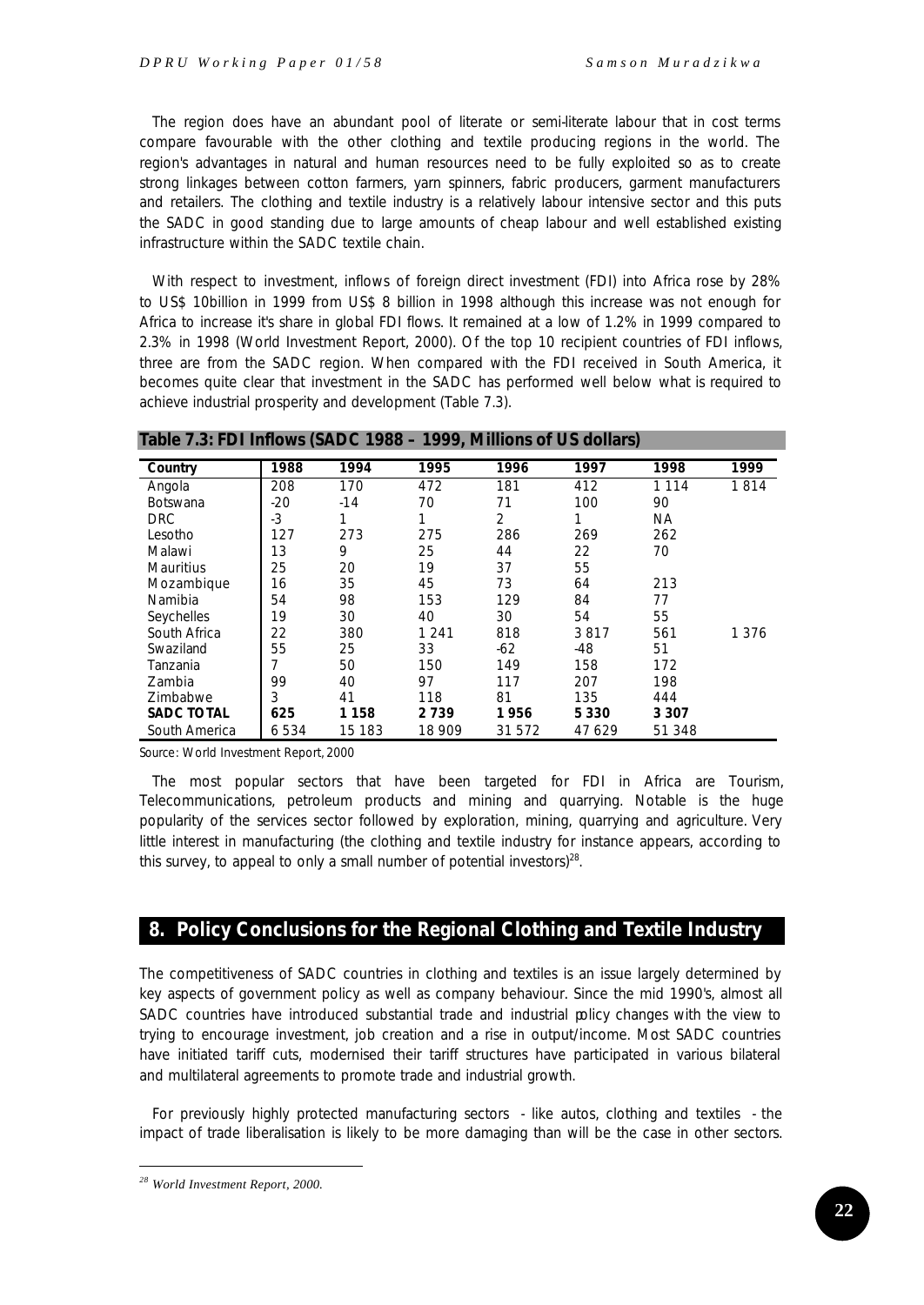Genuine threats of de-industrialisation are occurring in some SADC member countries on the one hand, and there is the perception that industry is, or may be, gravitating towards South Africa (polarisation). Although the activity of some firms moving into the South African market may be offset by the relocation of other firms to cross-border destinations.

The weaknesses of SADC countries are at various levels. Individual industrial branches are not usually well integrated with each other and as such, relationships between large enterprises and SMME's are hardly well developed. In the clothing and textile industry, where there are various niche (specialised, quality) markets that can be exploited by small firms with the facilitation and support of large firms, these linkages are paramount to ensuring the resurgence of the clothing and textile industry in Southern Africa.

Relocation of firms across the region is a process already happening in some of the SADC countries. In Mauritius and South Africa for instance, relocation of firms to more relatively lowcost destinations within SADC is considered to be good business sense, especially with the SADC Trade protocol which enable these relocating firms to export to the entire region. With the region being 'one big economy' firms are set to move to areas where higher returns can be earned. This is not only possibly true for the clothing and textile industry, but also for other industrial sectors in the region. In Zimbabwe, the potential for clothing and textile to firms to relocate can be related to Zimbabwe's ineligibility under the US -sponsored Trade and Development Act that provides easy access into the US market for qualifying ACP countries. Zimbabwean producers, keen to get their foot into the US market, might consider relocation to other SADC member states that are eligible under the Act.

Most SADC countries have already implemented various changes to their respective trade policies so as to comply with WTO rules, SADC regulations and generally so as to increase trade opportunities for firms and industries within each country. A checklist is provided (Box 8.1) that provides some kind of framework for industrial policy success in the region.

#### **Box 8.1: Trade policy tools**

- Customs duty on industrial raw materials and capital goods should be removed
- Export subsidy systems in contravention of the WTO should be removed
- Consideration should be given to legitimate trade measures which can encourage industrial exchange with less developed SADC members, and among groups of SMME's
- All non-tariff barriers used by SADC countries against one another should be eliminated
- Custom authorities and border/port controls need to be strengthened so as to combat smuggling, especially of illegal second-hand clothing
- Domestic legislation and implementation systems for the use of countervailing duties and anti-dumping duties should be prepared and implemented

For some SADC states like Zimbabwe, it is more an issue of addressing socio-economic and political disturbances than actually providing targeted assistance to the ailing clothing and textile manufacturing sector. An improvement in the political situation could lead to improved investor and business confidence, resumption of international official development assistance and eligibility under the US Trade and Development Act. Political problems aside, the Southern African clothing and textile manufacturing base has the potential to grow into a fully developed and sustainable textile chain that distributes functions, responsibilities and benefits across the region.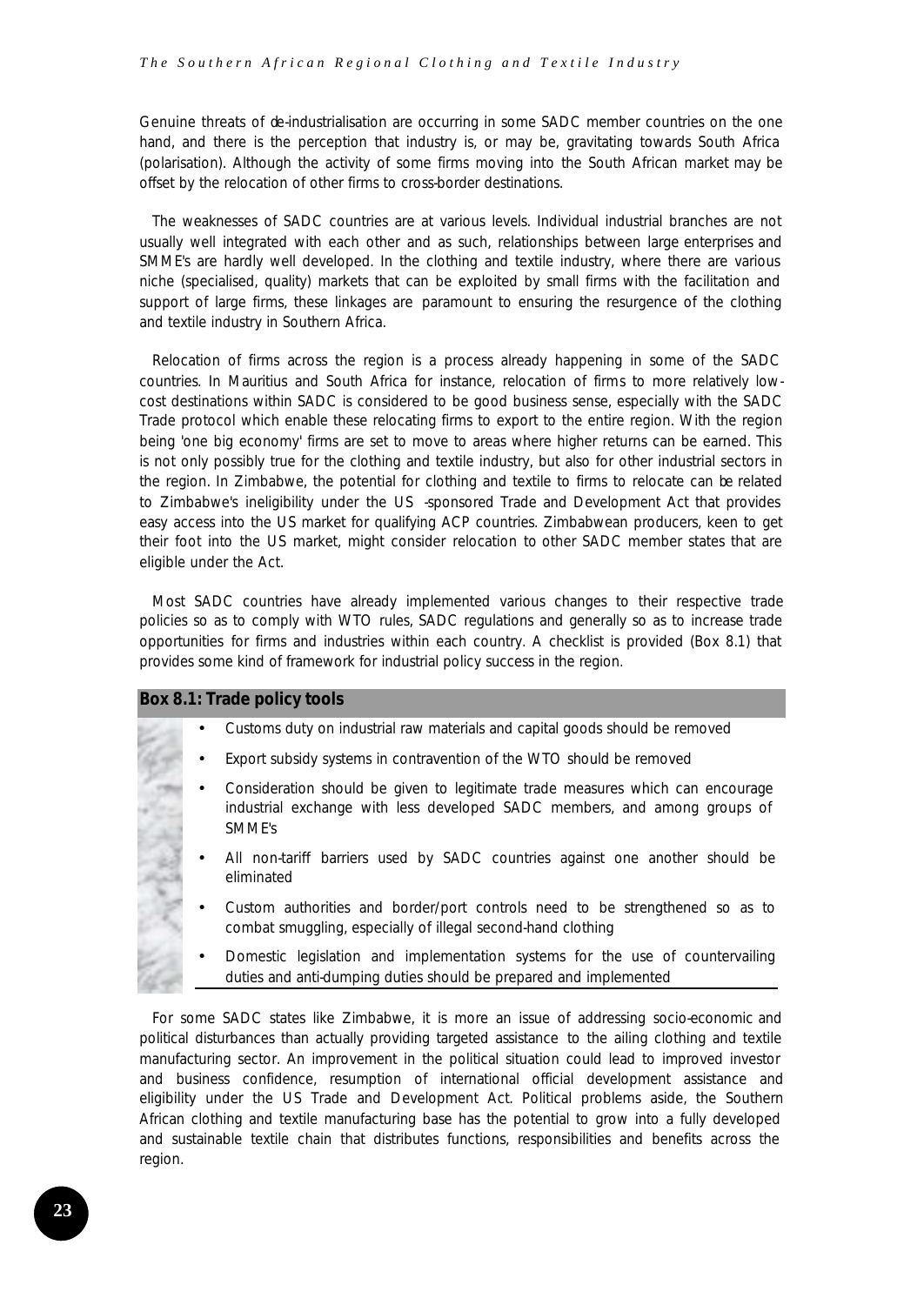In the final analysis, the survival, growth and development of the clothing and textile sector in Southern Africa depends largely on how firms in each country respond to the challenges brought about by increased intra-regional trade as a result of the implementation of the SADC Trade Protocol. Fears of de-industrialisation may indeed be genuine from a national point of view, but from a regional point of view de-industrialisation in one country may actually be welfareenhancing for the sum total of the countries in the region! Therefore there are potential costs and gains, winners and losers that need to be identified which then provides particular insights into the location, structure and behaviour of industries, and the firms within them. It is these insights that this paper has sought to provide.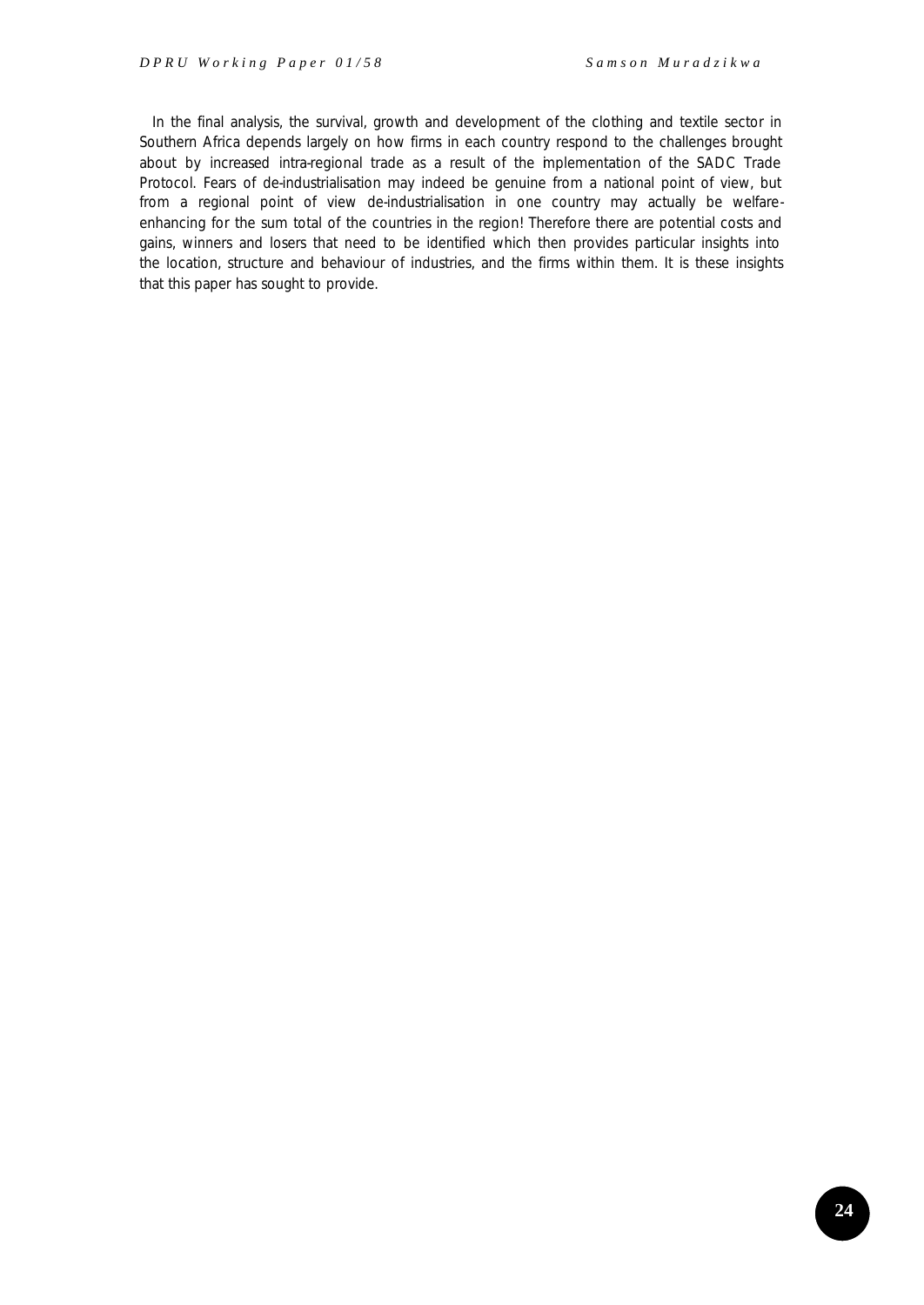# **References**

Coughlin, P (2001). "SADC Study of the Textile and Garment Industries - Mozambique". Study Commissioned by the Southern African Development Community, Gaborone, Botswana. (Unpublished paper)

Department of Trade and Industry (DTI), 2000. " Trade Statistics". Press Releases (September). (Unpublished data).

Du Mhango, J (2000). "Trade Liberalisation and its Impact on Textiles and Clothing Industry in Malawi". Paper presented to the DPRU Conference on Southern African Regional Trade, Investment and Integration, Windhoek, Namibia.

Gibbon, P (2000). "Back to the Basics through Delocalisation: The Mauritian Garment Industry at the End of the Twentieth Century". Centre for Development Research, Copenhagen, Denmark.

Government of Malawi, (1999). "Economic Report". Government Printers.

Imani Development International Ltd, (1998). "Study on the Impact of Introducing Reciprocity into the Trade Relations Between the EU and the SADC Region". Quatre Bornes, Mauritius.

International Labour Organisation (1996). "Globalisation Changes in the Face of Textile, Clothing and Footwear Industries". Press Releases (October).

Jafta, R & Jeetah, R (2001). "SADC Study of the Textile and Garment Industries - South Africa". Study Commissioned by the Southern African Development Community, Gaborone, Botswana. (Unpublished paper)

Jhamna, M (2000). "Restructuring of the Mauritian Clothing Industry in the Light of New Trade Agreements". DPRU, University of Cape Town, Cape Town, South Africa.

Kurt Salmon Associates (1996). "A Report on the Zimbabwe Garment and Textile Industry". PHRD Initiative, Germany.

Lewis, J (2001). "Reform and Opportunity: The Changing Role and Patterns of Trade in South Africa and SADC". A Synthesis of World Bank Research, African Region Working Paper Series No.14. World Bank, Washington D.C.

Mangani, R (1999). "Study on the Rules of Origin for the Textiles and Garment Manufacturing Industry Relating to the SADC Protocol on Trade". (Unpublished paper).

Molebeledi, P (2001). "SA Reaps Promising AGOA Rewards", Newspaper article in the Business Day, 29 October 2001.

Muradzikwa, S (2000). "Prospects for the Clothing and Textile Industry in Zimbabwe: The Implications of the SADC Trade Protocol". Discussion paper, DPRU, University of Cape Town, Cape Town, South Africa.

Mushita, A and Thompson, C (2001). "African Rejoinder TO U.S. Trade and Development Act 2000, Harare, SARIPS.

O'Brien, P (1997). "Industrial Policy Issues in SADC". United Nations Industrial Development Organisation (UNIDO) & GTZ, (Unpublished paper).